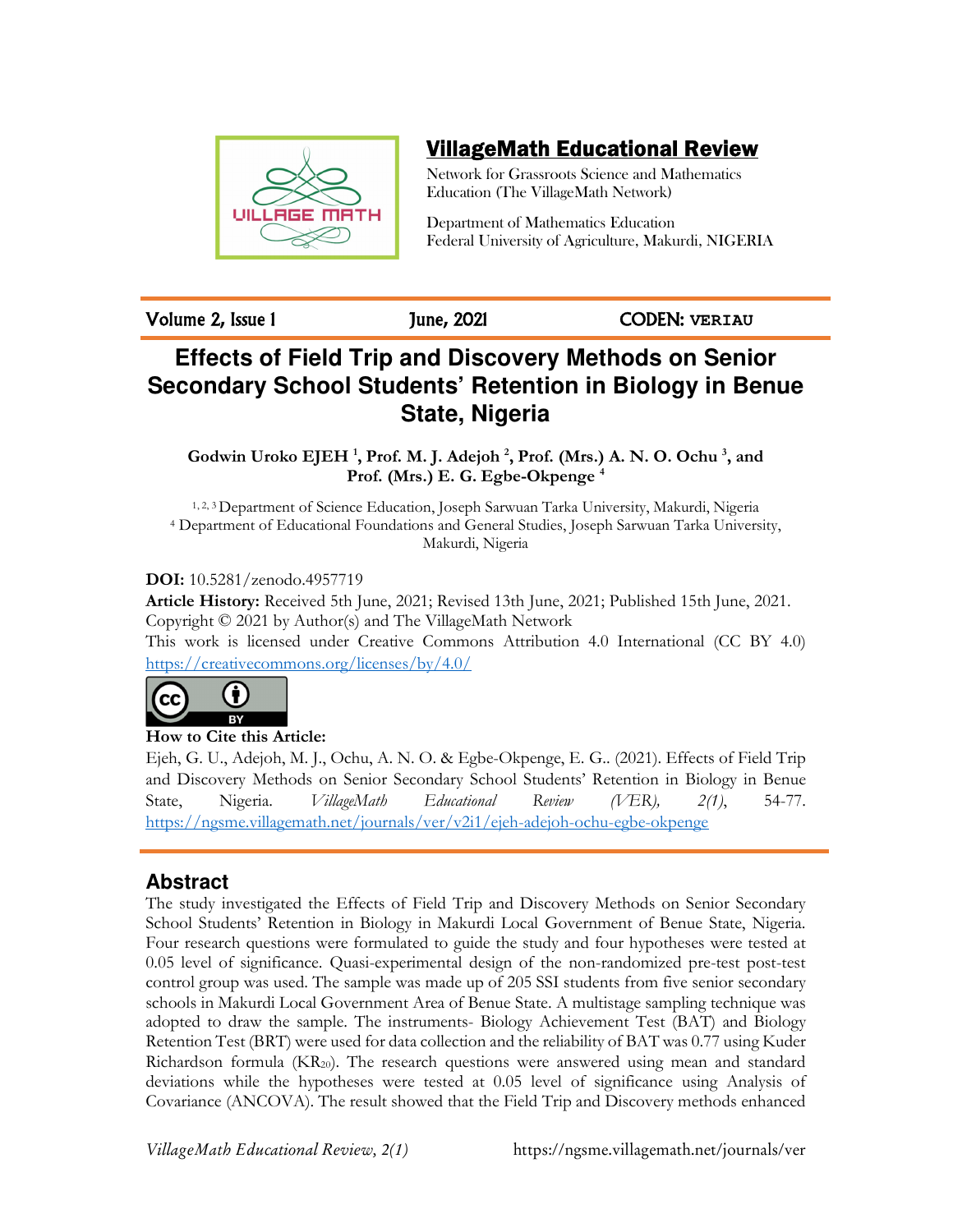students' retention in Biology. There was no significant difference between male and female students' retention in Biology. Based on the findings of the study, secondary school Biology teachers were recommended to adopt these methods in teaching. Suggestions were also made that the methods should be used for other topics that students may find difficulties in the senior secondary schools.

**Keywords:** Pedagogy, Biology Education, Field Trip Method, Discovery Method, Retention

### **Introduction**

Retention is the ability to remember or recall what has been learnt after an interval of time. Odoh (2012) defined retention as the ability of a learner to communicate to others repeatedly and overtime what he /she have learnt and how he/she has come about the results. Muhammad (2009) opined that retention may depend on the method of teaching, the interest and the attitude of the learner or the meaningfulness of the materials to the students. Researchers in Biology have observed that instructional strategy serve as pre-requisite to students' retention in their studies which has promoted the researcher to investigate the efficacy of field trip and discovery methods of teaching on student's retention in Biology irrespective of their gender.

The place of science in the life of any modern society cannot be over emphasized. In fact the level of science and technology as well as scientific literacy in any society is inextricably linked with the pace of development in such a nation. Consequent upon this, much importance is attached to science and technology all over the world. Biology is one of the science subjects offered at the Senior Secondary School Level in Nigerian Secondary Schools, (FRN, 2004). Biology is a very important science subject and a requirement for higher learning in a number of science related professional courses like Medicine, Agriculture, and Pharmacy among others. It is a science subject that enables students to acquire knowledge to live effectively in the modern age of science and technology.

In view of the importance of science and technology for nation building, research works are being done every day in order to improve the teaching and learning of Biology in schools, workshops, seminars, and conferences are being organized by professional bodies to improve the teaching and learning of the subject. Despite the workshops, seminars and conferences being organized by professional bodies in order to improve the teaching and learning of Biology, there is still poor performance in science in our senior secondary schools, judging by poor results in achievement tests and examinations taken by the students at the various levels of the educational system (Ibraheem, 2004). Chief examiners, reports on West African School Certificate Examination (WASCE) and National Examination Council (NECO) senior school certificate examination results May/June 2012 - 2014 in Nigeria showed that the performance of students in science subjects have been poor especially in Biology. According to the West African Examination council (WAEC) the chief examiners reports (2009 – 2014) candidates areas of weakness include:

- i. Poor knowledge of Biology.
- ii. Wrong spellings of biological words which give different meanings.
- iii. Poor interpretation of questions.
- iv. Inability to apply scientific knowledge to everyday life. Poor deductive reasoning.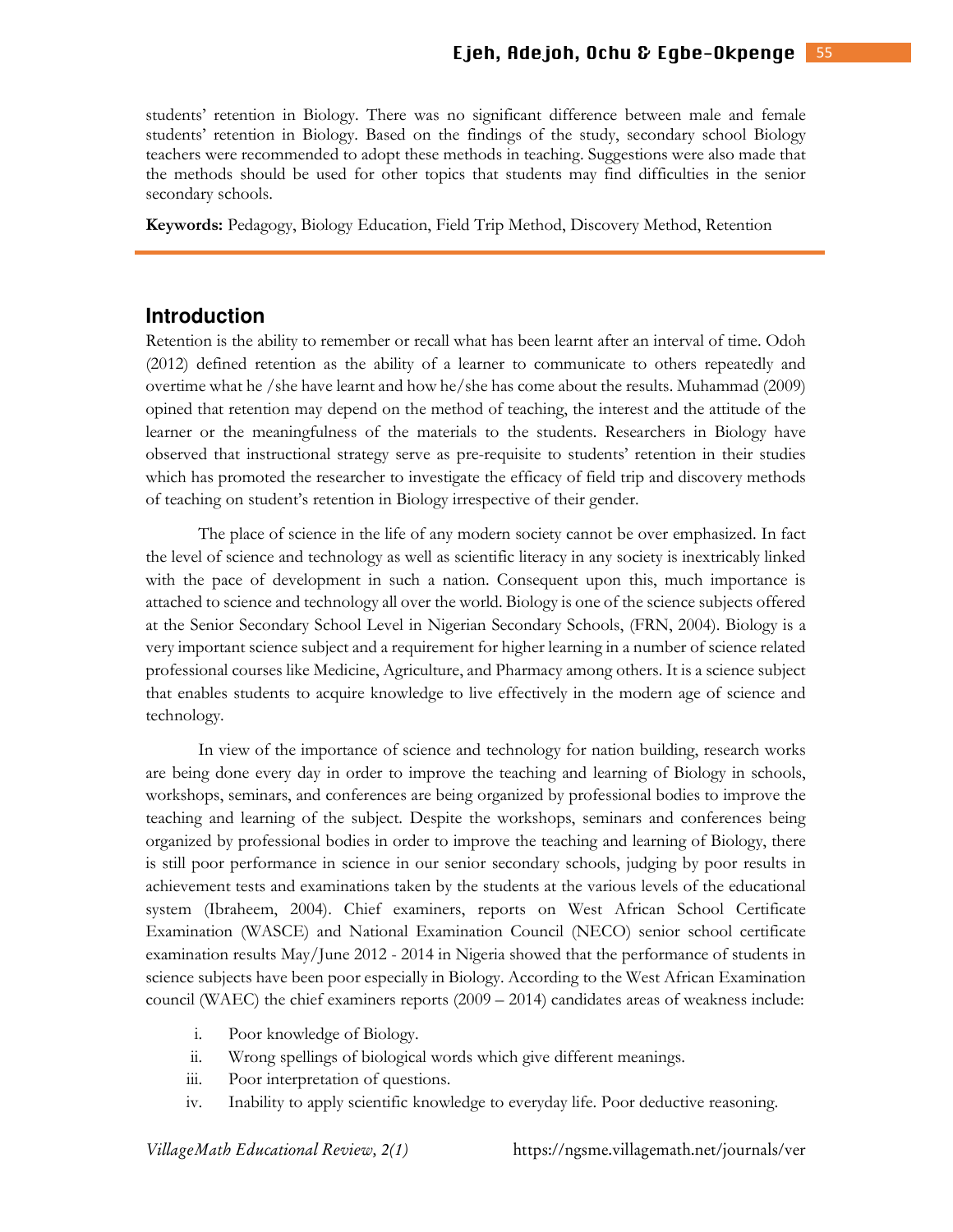Low achievement in Biology could be attributed to many factors such as attitudinal problems, lack of mastery of the subject language, spelling errors, confusion between similar and related concepts and poor instructional delivery approach (Salau, 2012). The author further mentioned that amongst the factors enlisted above, poor instructional delivery approach seems to be the most prominent factor that could be major cause of underachievement in biology.

Based on the data regarding low achievement in Biology, science educators are constantly exploring ways to alleviate the ugly situation of under achievement in the subject as noted by Jumoke and Oludipe (2012). This is by ensuring that the pedagogical approach which is the function of students' achievement in a subject, that is employed in the teaching and learning process should be the type that guarantee creative thinking and optimal learning outcomes. Awolola (2012) states that there exist gaps between curriculum planners' intention and what goes on in the science classroom concerning the recommended teaching methods. This author's statement is a confirmation of Ndioho in Umoru E.S (2017) who earlier pointed out that, the nonimpressive achievement of students in Biology indicates that the methods of teaching employed by most Biology teachers in the classroom are not adequate and interesting. In the same light, Umeh (2008) reiterates that the main cause of students' low achievement is traceable to improper teaching methods employed by subject teachers which centres mainly on excessive talking, copying of notes, rote learning of textbook and memorization of concepts.

In spite of the consensual efforts of science educators to alleviate the ugly situation of low achievement of students in Biology, Nwezi and Nwosu In Umoru E.S (2017) maintain that the problem is connected to ineffective teaching strategies employed by teachers. The authors also stated that teachers are more inclined to traditional teaching method which appears to be the most dominant teaching method employed by many science teachers. Low achievement in Biology could be inability to remember or recall what has been taught during the instruction partly due to infective teaching methods. Gambari and Zubairu in Umoru and Itodo (2018) in a study stated that the persistent use of traditional teaching method makes students passive rather than active learners. This does not promote insightful learning and long-term retention of some concepts in Biology.

Gender refers to the social cultural and psychological dimensions of being female or male whereas gender roles are the expectations that prescribe how males and females should think Ogunkele R.A in Umoru E.S (2017) towards gender response to learning. This is because it appears that there is still a considerable bias against female students which hinders their full participation and achievement in Biology. On the other hand Solomon in Umoru E.S (2017) carried out a study on gender differences in achievement in Biology notes that boys perform better than girls, while Akanbi and Kolawolse 2006 in another gender study stated that students' achievement in Biology yielded a positive result irrespective of gender. Coultbard in Egbe-Okpenge (2017) opined that from a very early age girls appear to prefer Biology to physical sciences or technology. However, the inconsistencies in gender differences in academic achievement in Biology calls for further investigation which is one of the concerns for this study.

Oludipe and Oludipe (2010) pointed out that: The traditional teaching method is a process. The current Nigerian level, whether primary, secondary or tertiary institution level mostly tends to resemble a one-person show with a captive but often comatose audience. Classes are usually driven by "teacher-talk" and depend heavily on textbooks for the structure of the course. There is the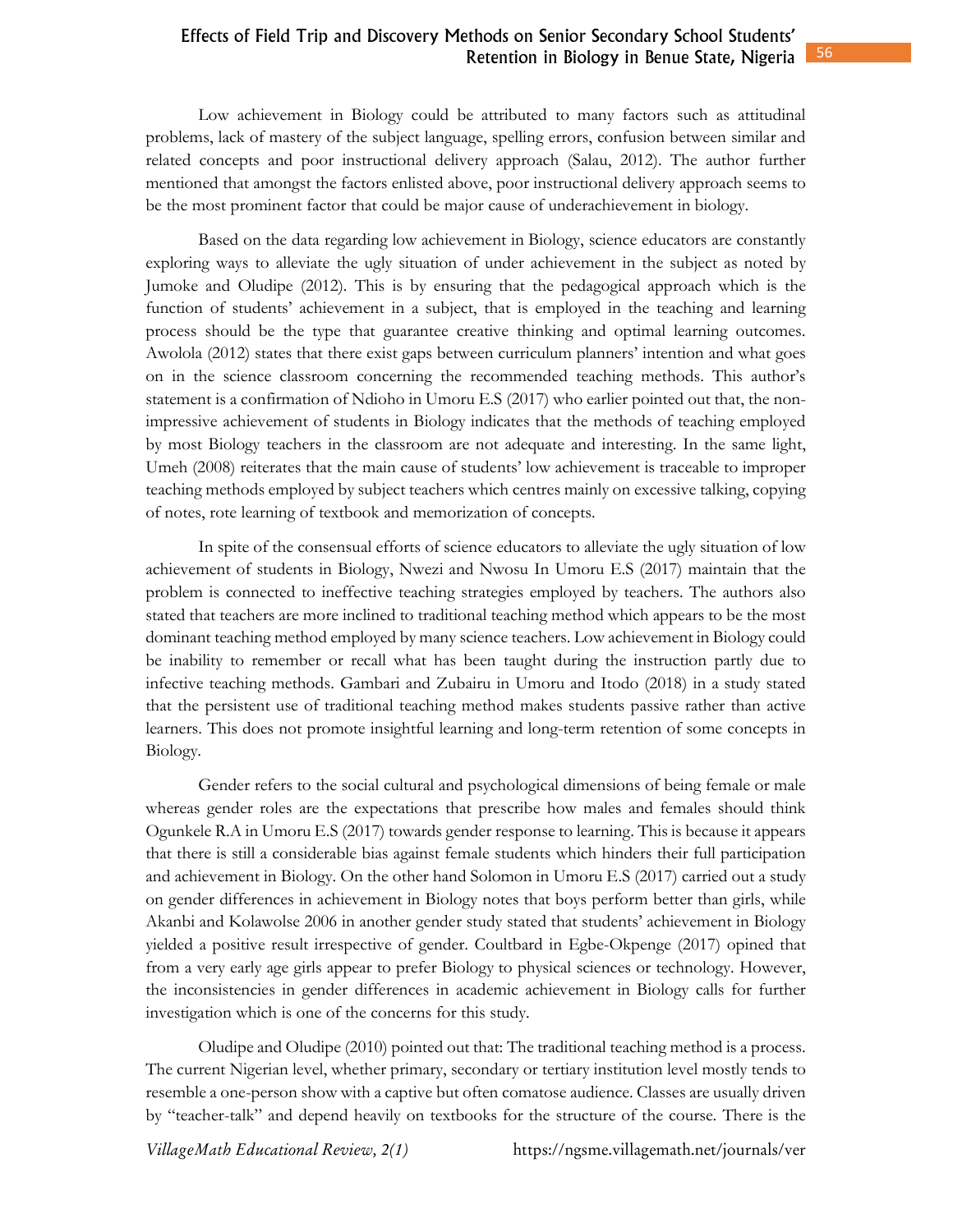idea that there is a fixed world of knowledge that students must come to know. Information is divided into parts and built into a whole concept. Teachers serve as pipelines and seek to transfer their thoughts and meanings to the passive students. There is little room for the student-initiated questions, independent thoughts or interaction between students. The goal of the learner is to regurgitate the accepted explanation or methodology expostulated by the teachers.

According to Ugwu and Nzewi (2015) in the past, the traditional teaching approach used to impact knowledge was successful, but the minds of current generation vary from those of the previous generation, meaning that the current students of today are highly scientific literate and flow with the new trends in science and technology such as accessing the internet in order to enhance their knowledge. Hence the progression of education and educational technology should follow the progression of time, therefore these calls for new innovative teaching method such as field trip and discovery that could address the needs of the present day students.

For Biology to be an effective tool for the enhancement of national productivity, the recommended contemporary teaching strategies for science teaching should be employed by Biology teachers in secondary schools. These recommended contemporary teaching methods as enlisted by Umoru and Adejoh (2013) includes; problem-solving, concept-mapping, constructivist and field trips. However, Biology teachers seem not to be inclined to the use of these recent teaching strategies that are student-centred (engages students in active participation in class activities) rather they choose to use the traditional method which is teacher-centred and did active.

The traditional teaching method (lecture) can hinder the development of individual students' active and creative abilities and as such, students who are exposed to only this model of education may no longer be considered sufficient for the needs of the future educated citizenry. In the same vein, Danjuma (2005) posits that, activity based instructional strategy such as; discovery method, inquiry, demonstration and problem-solving could enhance academic achievement, self-confidence and creative thinking in learners. In the opinion of Kurumeh (2006), involvement of students in the teaching and learning process signifies a paradigm shift from the traditional method of teaching to the contemporary approach which is another means of ensuring active learning in science. Thus, the search for strategies that emphasizes active participation of students have engendered the birth of many strategies that include field trip and discovery methods.

Field trip is an instructional procedure whereby learners are taken out of the classrooms to places of educational interest. This could be an industry, an establishment or even a natural environment where science (Biology) can be learnt. Eriba (2007). This is usually done under the supervision of the teacher. The learner is afforded the opportunity to see science in action: he uses his own senses to acquire information which' by all means is most enriching procedure to learning.

The researcher is of the opinion that the planner of field trip should have a definite purpose, get students organized, ensure students safety, visit the place first and make a proper arrangement about the whole trip.

The justification for using fieldtrip as a model of instructions. The quality and quantity of materials viewed exceed what are used in the typical classroom experience. Students acquire academic skills and experience that will last. Field trips spark lifelong/learning in children. Akuto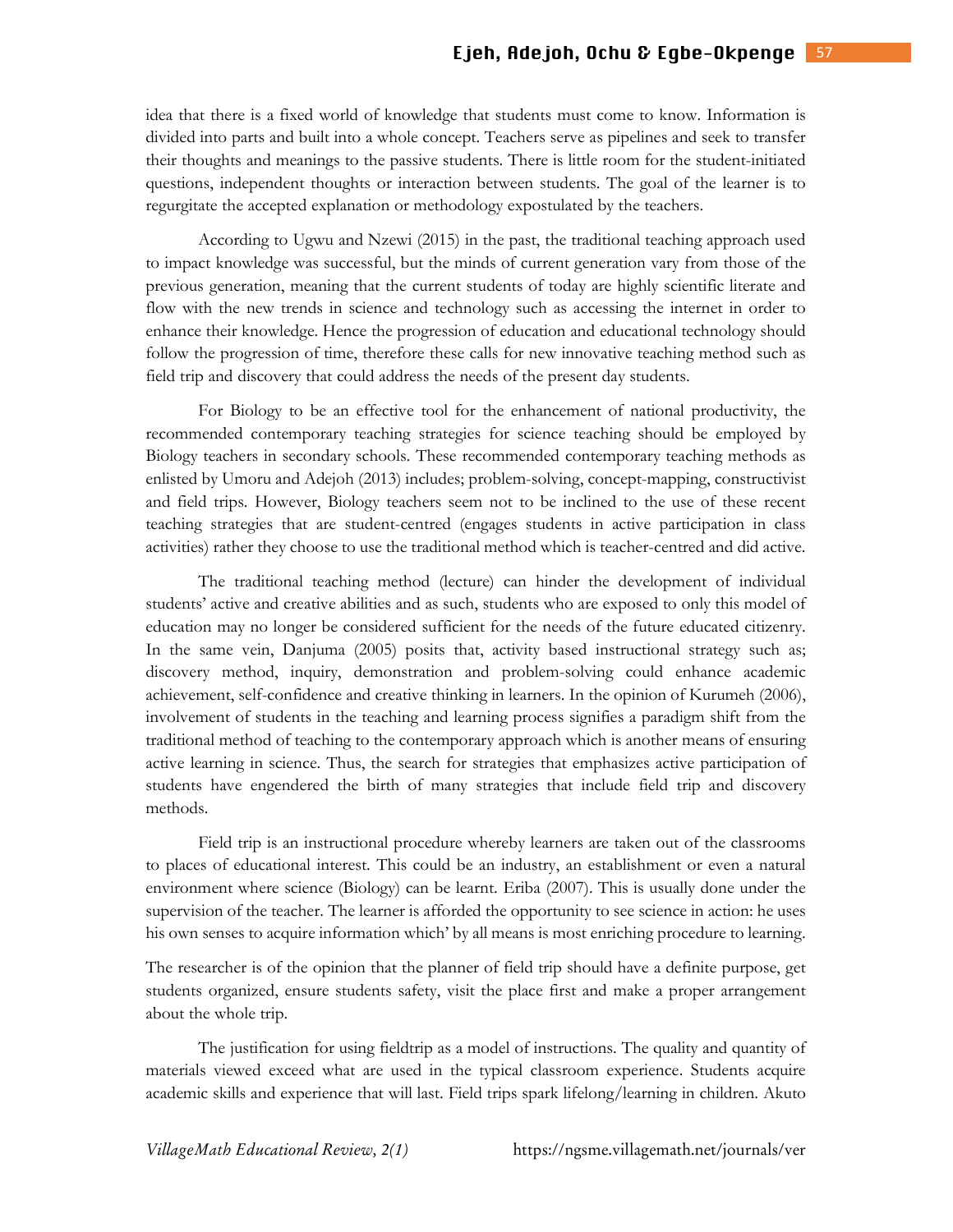(2012) states the advantages of field trip method as providing direct and first hand learning experiences with realities of the social and physical environment, makes learning more permanent and meaningful, helps students to develop interest, stimulates and makes teacher's work easier.

The justification for using discovery teaching method in teaching and learning of science subjects. Discovery method is very valuable in the teaching of science because science should not be taught to students but students should be left to discover it (Adejoh, 2007). He further said that the approach is student-centred, as a result, the students are actively involved in the process of acquiring knowledge rather than a passive listener, though the discovery approach students are able to acquire knowledge, skills and attitudes by finding things for themselves, the approach according to Maduewesi et at (1999) facilitates assimilation and retention of knowledge and students are more interested in and remember things they have found out for themselves. The approach also motivates mental adventure and analytical thought. The present study sought to determine the efficacy of field trip and discovery methods of teaching on senior secondary school students' Achievement and Retention in Biology.

# **Statement of the Problem**

The present poor performance by students in Biology as evidenced by the West African Examination Certificate results call for immediate attention of Biology teachers, Biology curriculum planners and educational administrators all over the country. Chief Examiners' reports, both in NECO & WASSCE from the year 2002 to 2012 showed that the performances of students in Biology were poor.

The problem of underachievement in Biology has been attributed to poor instructional approach, lack of qualified teachers, lack of teaching materials and poor state of funding education by stakeholders in education.

Considering the importance of biology in nation building the need to teach it effectively through effective teaching methods is indispensable. This has necessitated the quest for more effective and students centered approach.

Some of the related literature reviewed, showed that innovative teaching methods yielded positive results to student achievement and retention in Biology. Davidson, Beck and Milligan (2009) asserted that retention of knowledge by students in their studies correlates with high level of instructional effectiveness, both in the classroom, interactions with peers and interactions with the faculty outside the classroom. These assertions indicate that, instructional strategy serves as a prerequisite to students' retention in their studies which have also prompted the researcher to investigate the effect of field trips and discovery methods on senior secondary school achievement and retention in Biology.

# **Literature Review**

### **Brunner's Theory of Discovery Learning (1966)**

Brunner's theory of discovery learning; the idea for the use of experimental approach to enhance teaching and learning of Biology is hinged on Brunner's theory of discovery learning which emphasizes the importance of discovery method of instruction. Brunner (1966) maintained that when one is able to figure out things himself, learning is promoted and memory is strengthened. He advocated a learning situation in which learners become detective. One is able to do this either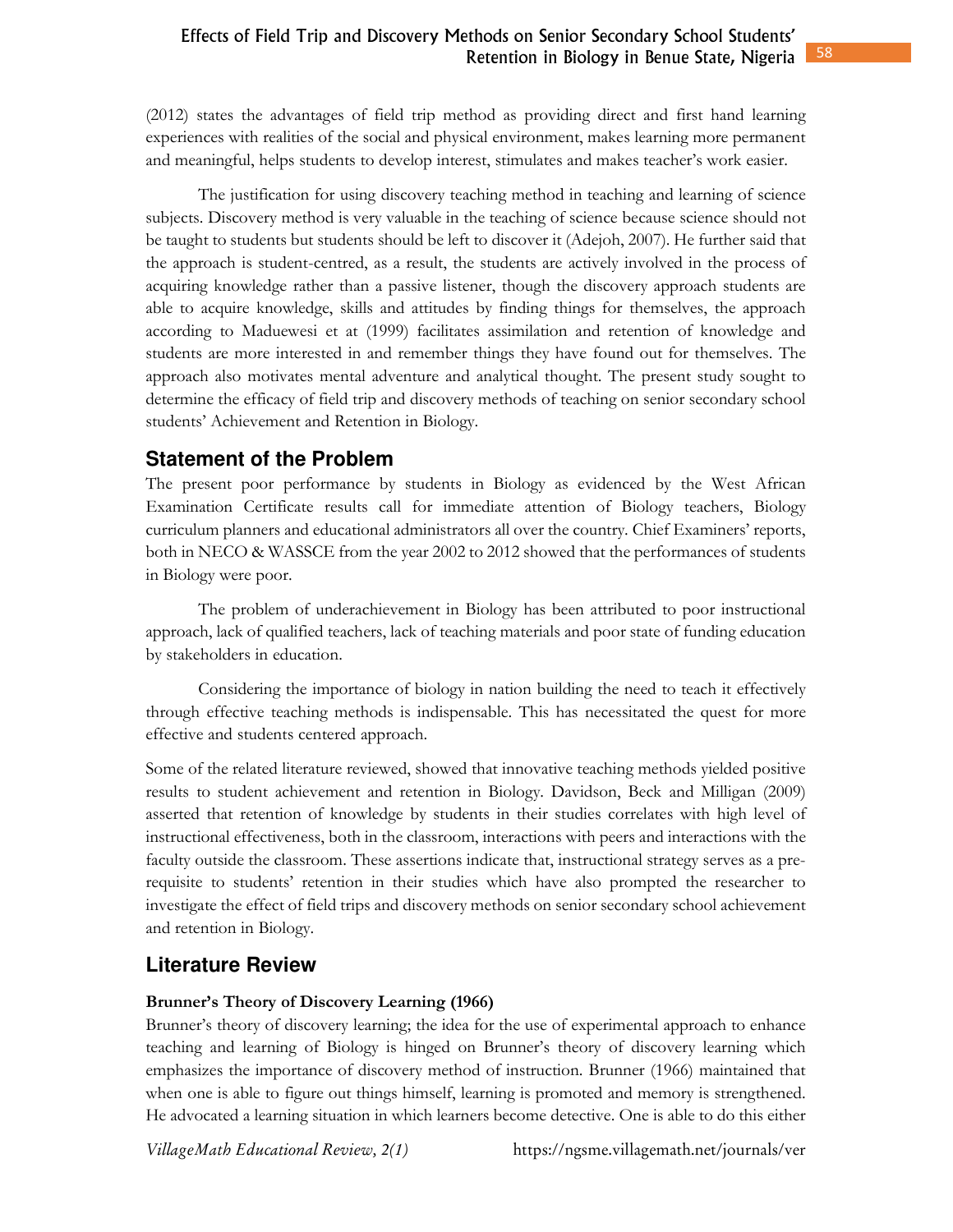because his cognitive structure is already tuned to absorb new information in which there is familiarity and the new information is simply assimilated or if the new learning must take place. Brunner contended that there are two forms of discovery learning namely; assimilation and accommodation. For Brunner, the sequence in learning is in a reverse manner, that is, learning starts with the complex and plans to learn the simple components is in the context of working with the complex.

Aba (2000) shared the same view with Brunner on learning by discovery when he states that one obtains knowledge for himself by the use of one's mental processes. He emphasized that the learner's memory is kept alert and enhanced by learning aids.

Brunner called his theory a theory of instruction. This is because as he puts it, a theory of instruction tells the educator how and what he wishes to teach can be best learned with improvement rather than describing learning. The biology teacher can apply this theory to classroom situation by providing learners with tasks or problems of great variety to solve and providing sufficient guidelines on instrument/apparatus so that students can play an active part in learning process (Ukpong 2000).

#### **Piaget's Intellectual Development of Learners (1957)**

Piaget, (1957) studied the intellectual development of children and theorized that a child passes through four stages of mental development. The stages are: The sensory motor stage  $(0 - 2 \text{ years})$ ,

- i. The pre-operational stage  $(2 7$  years),
- ii. The concrete operational stage  $(7 11 \text{ years})$ ,
- iii. The formal operational stage  $(11 15$  years).

Piaget looks at the development of the child's cognitive structure as varying in sequence, from sensory motor to formal operational stages although differences between cultures may be found. For example, Piaget's view point, children between the ages of seven to about eleven years are still in concrete operational stage. They have their thinking centered on concrete things rather than abstract. The concept of quantity, time, space and conversation of them are developed at this stage as a result of experience of the physical world. Biology teachers are supposed to use instructional materials to enhance classroom instruction even in a situation where they are not available; they should be improvised by teachers to ensure that students learn practically. The researcher is of the opinion that improvised materials may be used as practice devices with which the student builds accuracy; understanding and efficiency, for example mounting a prepared biological slide in microscope could show structure of plant or animal cells. Piaget's remarks at the conference on cognitive research and curriculum development held at cornel university in 1964, that good pedagogy must involve presenting the child with situations in which he experiments himself, in the broadest sense of that term trying, things out to see what happens manipulating things, posing questions and seeking his own answers, reconciling what he finds at one time with what he finds at another, comparing his findings with those of other children.

The implication of what Piaget is saying is, while experimenting with objects, children make new discoveries about a particular concept or process. Biology teachers should use innovative teaching methods (field trips and discovery methods) where students can be exposed to do experiments with objects, peer tutoring and discussion than lecture method.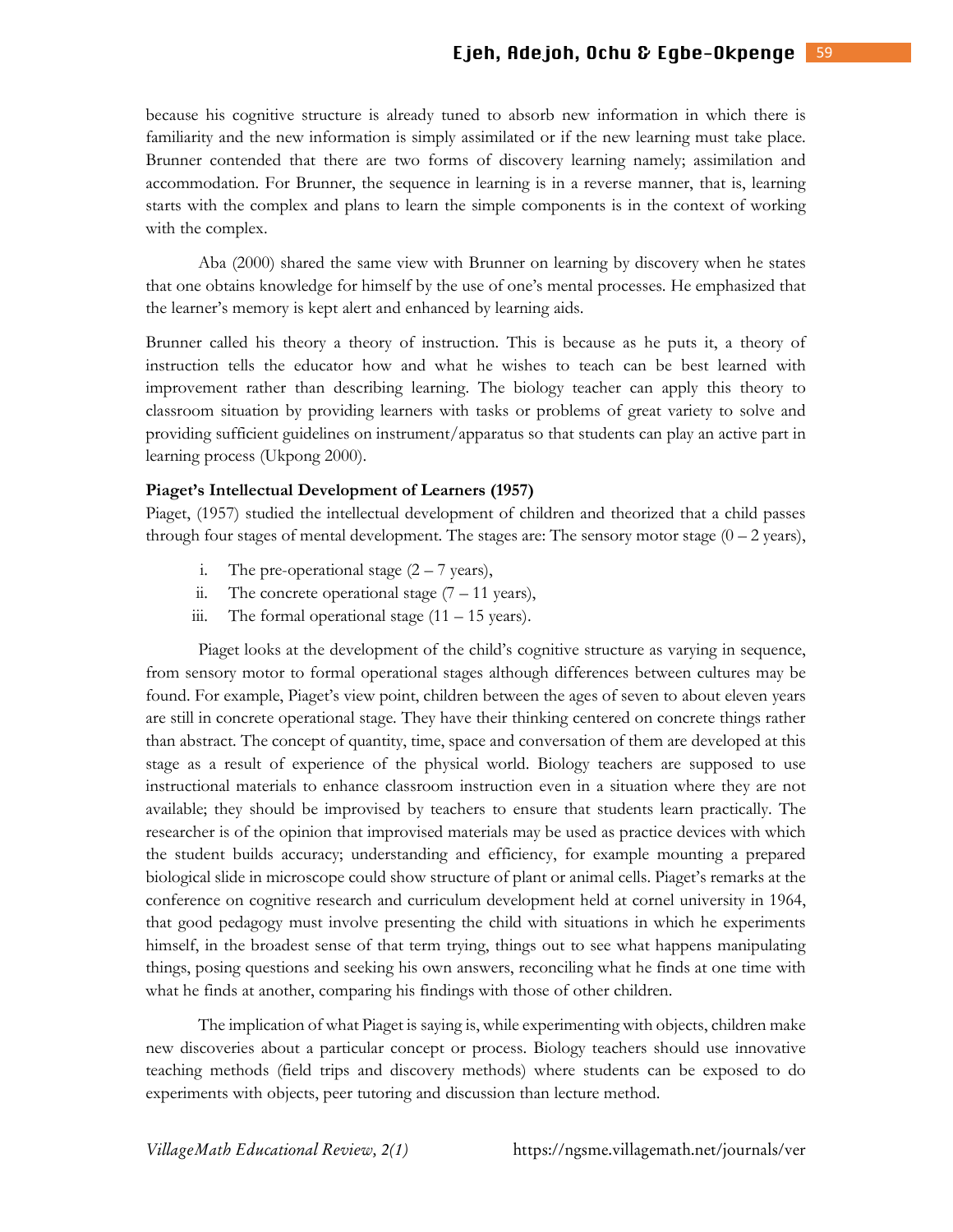The relevance of this theory to biology teachings are the teachers of biology should provide enough instructional materials and favourable environment for the student to learn concepts and principles by themselves. Biology teachers should adopt modern approach to teaching as this will help the students to perform better in examinations. The teaching of this subject should be by discovery and field trips methods which encourage learning by observing doing etc.

### **Field Trip Method in Biology**

Field trip is an enjoyable instructional method, which allows teachers of science to take their students out of classroom to the field, external laboratories, factory, farm and scientific places of interest to learn. Schools encouraged very little environmental experiences and science teachers complained of difficulty in getting places of interest to visit. It exposes students to the real world, natural principles of science, first hand experiences which they have been having verbally in the classrooms, in the classrooms (Olakoye & Afuwape, 2004). Scientific processes are tools for this method i.e. observing, manipulating variables, experimenting, raising questions, demonstrating among others. This method helps to develop the spirit of cooperation among the learners, endurance and teacher-learners relationship. A happy moment of this nature will help students to learn and understand biology better than some other methods used in teaching biology.

Eriba (2007) defines field trip as an instructional procedure whereby learners are taken out of the classrooms to places of instructional interest. This could be an industry, an establishment or even a natural environment where science can be learnt. This is usually done under the supervision of a teacher. The learner is afforded the opportunity to see science in action. He uses his own senses to acquire information which by all means is the most enriching procedure to learning.

Asikina (2010) states that field trip method of teaching and learning, experience is an expensive verdure. The resources and fund required to run it are expensive and not easy to acquire. Most school administrators have lukewarm attitudes toward releasing funds for field trip work.

#### **The Concept of Discovery Method in Biology**

This instructional strategy is also referred to as the inquiry method (Eriba, 2007: 49). Through this student's acquire knowledge, skills and attitudes by finding out things for themselves. Students are meant by the use of this method, to use their intellectual processes to find solutions to problems generated by the teacher, books and other curriculum guides. This aspect of the discovery method is called guided inquiry. Sometimes neither the general principle nor the solution would be suggested and the students would be required to work out both, this will be referred to as the unguided form of inquiry or pure discovery.

In an inquiry lesson, the teacher is a guide, a leader, a resource person, an internal sensor and a motivator to further inquiry. The method has an upper hand over the traditional lecture method in the sense that it has a self-motivating mechanism, which challenges the learner to learn. It exposes the learner to a wilder horizon into array of knowledge (Eriba, 2007).

Although there are profuse arguments against the use of the discovery method, particularly that it consumes time, no adequate equipment, and the fact that it still stands out as one of the most effective science teaching strategies when used and planned carefully by the teacher (Eriba, 2007: 50).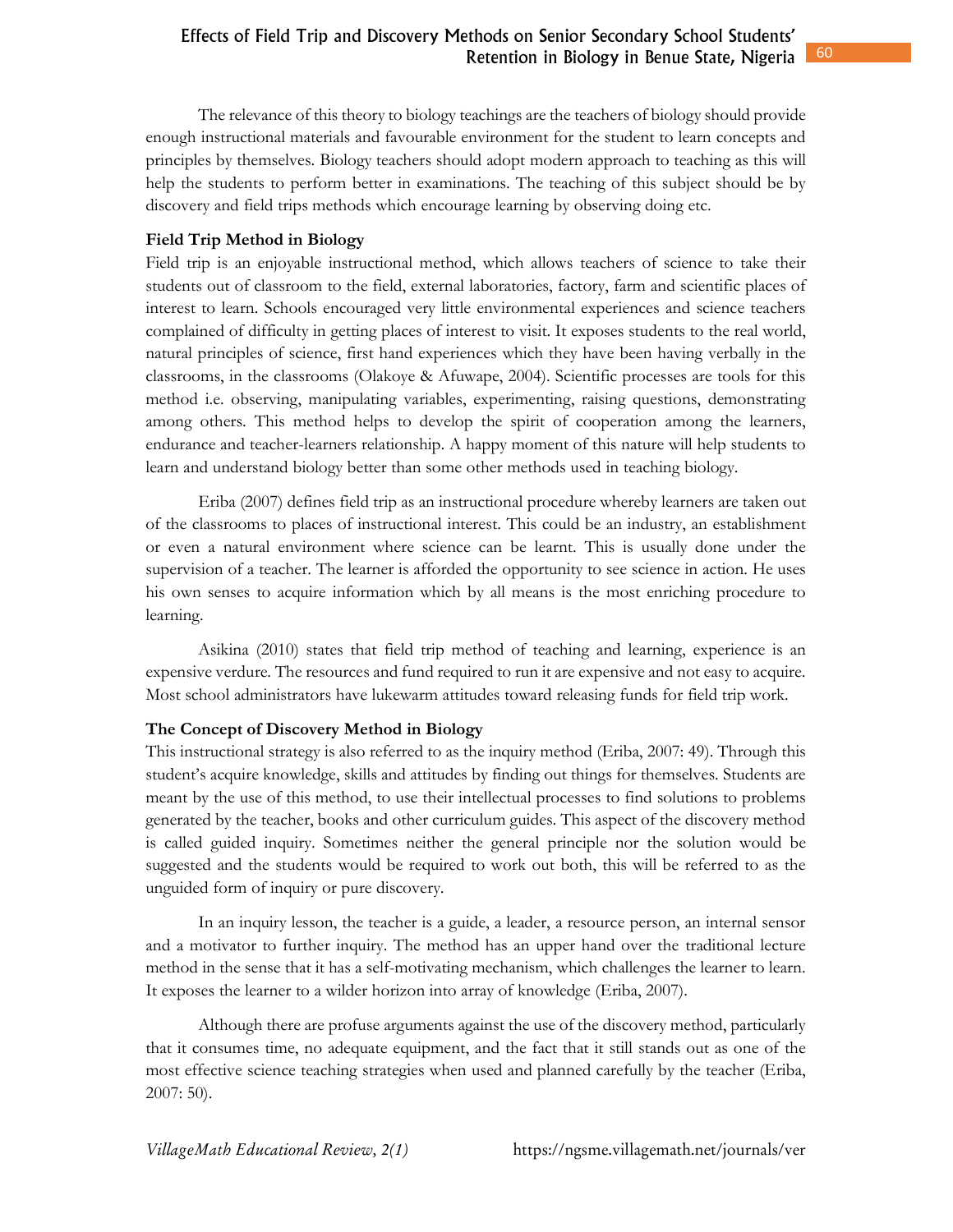Based on experience, the researcher looks at the discovery method as a pupil and activityoriented method of teaching. It involves the learner using their mental and physical processes to discover some concepts or principles. This method helps the learner to find out facts or learn about scientific phenomena. It involves critical thinking to arrive at a logical conclusion. The processes of logical thinking are: Observing, classifying things, numbers, measuring, communicating, inferring, formulating hypotheses, interpreting data etc. Adejoh (2007) says the discovery method could be guided or unguided. Human and material resources in education are to monitor the guided discovery method while unguided allows the learner to operate independently and find out facts on their own using known techniques of investigation to develop positive attitudes towards science.

#### **Students Retention in Biology**

The most important thing about learning is retaining the acquired knowledge for future use. This must be encouraged by teachers through instructional strategies employed. Ortse Yawe and Akume (2005) in Umoru and Itodo (2018). Imoko and Anyagh (2008) said that retention of a learnt material is a direct correlate of positive transfer of learning, the later which is the primary essence of education. To retain the meaning of a word or concept learners must engage a deeper analysis of the words properties rather than simply understanding the meaning and context. For a long-term recall the successful learner can not only analyze and rehearse the new word and its meaning but also can explain the meaning of the word and establish it within a suitable network of meaning Kesta and Alfalect (2013). These authors assertion was confirmed by Khabiri and Pakzad (2012) who earlier stated that the chances that the word and its meaning will be available for later use. For students to do well in an examination, his/her ability to recall was previously learnt is a necessary condition.

Retention may depend on several factors prominent amongst them is the quality of teaching strategies adopted by the teacher (Atomatiofa, 2013), this is because the teaching strategies employed by teachers can go a long way in enhancing students achievements and retention. That is why Achor et al (2014) argued that students' poor retention is as a result of ineffective teaching strategy.

In order to improve retention of information in a subject, Otse in Umoru and Itodo (2018) suggested that arrangement of learning materials by teachers should be in such a manner that students are allowed to actively participate in the learning process which will help to facilitate their retention. Usman (2010) in his research found that teaching strategy which involves active participation of the learners enhance retention. These studies specifically pointed out discussion method, collaboration learning, problem solving amongst others as teaching strategies which involve participation in the learning process and have the potentials of enhancing students' retention. By implication the above reports indicate that the use of field trip and Discovery methods of teaching which provide opportunity for students to actively participate and collaborate in sharing knowledge could also enhance students' retention in Biology. Therefore, students' retention in Biology mean what the students are able to recall after learning Biology and subsequent application of such knowledge at an appropriate time to enhance achievement. Enhancing achievement and retention in Biology is for males and females.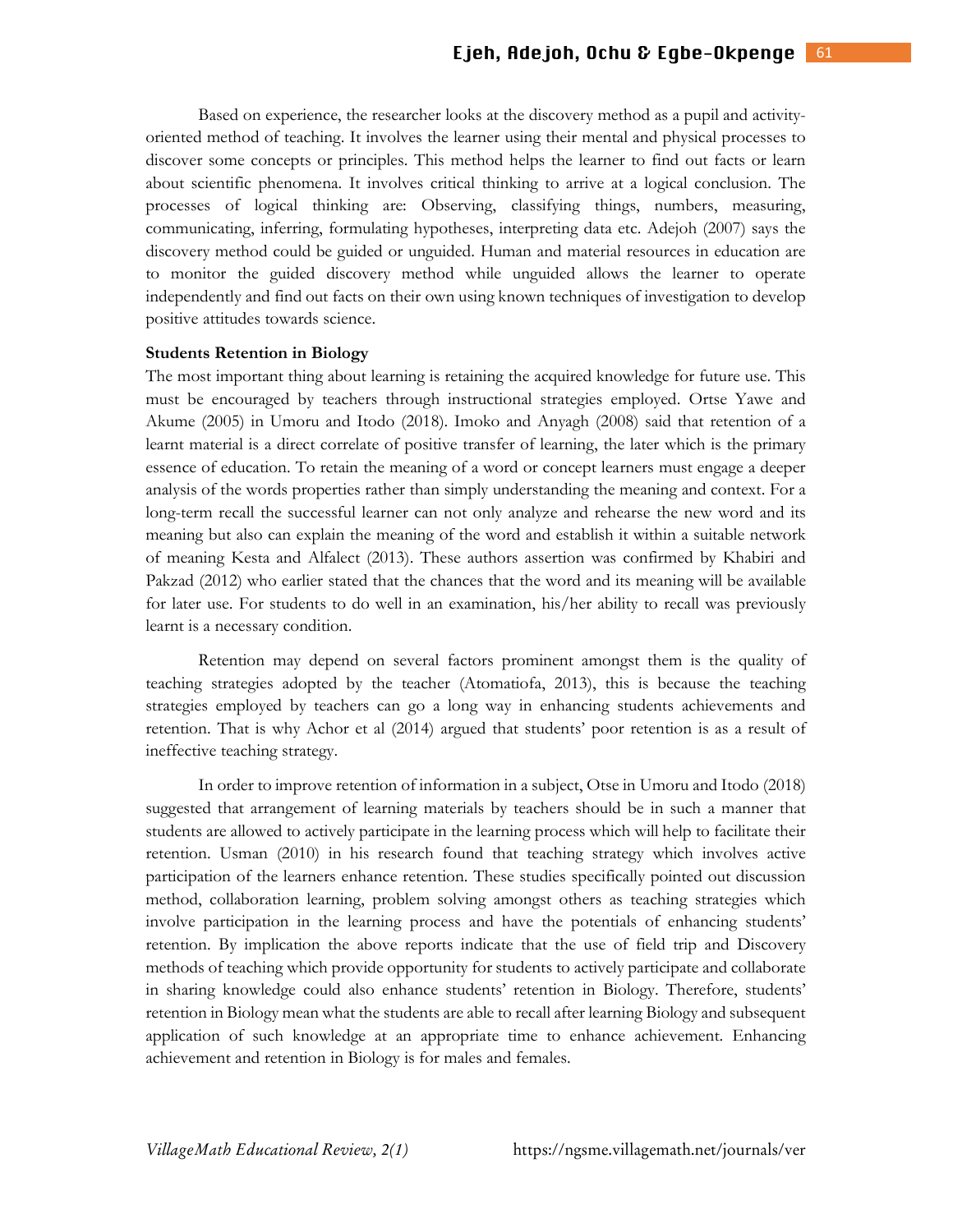### **Gender in Biology**

One of the national objectives of education as spelt out in the national policy on education (2004) is to develop a Nigerian with bright opportunities to be made available for male and female students as to attain maximum potentials in education. In order to achieve this objective, appropriate teaching strategies are expected to be employed by teachers to balance the differences in achievement. Okeke (2008) in Umoru, Adejo and Iji (2016) defined gender as socially, culturally constructed characteristics and roles which are ascribed to males and females in the society. These assigned roles conflict and inhibit curious scientific tendencies required for female students. The author further observed that the issue of gender stereotyping permeates every aspect of human endevour and its consequences cut across social, economic, political and educational development especially in the area of science and technology. The education for both men and women is believed to play a great role on furthering social solidarity, stability and integration in the society.

Traditionally girls in our society have been encouraged to conform, whereas boys are expected to be achieve and dormant risk takers. Agreeing with this submission, Hassan and Ogunyemi (2008) acknowledged that boys are provided with toys that enhance their visual-spatial ability such as trucks. Spencer (2004) in Umoru and Itodo (2018) in an earlier study affirmed that the gender of girls is highly structured to requiring turn taking and rules. Thus, these social expectations and conformity pressures may create cultural blocks for girls and is capable of having effect on the girl child is social interaction even in the classroom.

Studies have shown that there are several conflicting reports on gender differences in achievement in sciences which include Biology. Some researchers such as Hung, (2010), Gbodi and Caleye (2006), Olatoye and Adekoya, (2010) all agreed in their various researchers that gender doesn't have any effect on students' achievement in science (Biology inclusive). However, Yang (2013) examined the effect of gender achievement of students in Biology using videotaped instruction amongst Chinese students. The study revealed that there was significance difference between the mean scores in favour of the boys. This showed that the males gained more from the method compared with the females. The study recommended that various methods should be employed by teachers. Also Morribend (2004) Chukwuka (2005) and Aremu (2005) in Umoru and Itodo (2018) individually reported that boys achieve highly than their female counterparts. On the other hand Eze (2007) from a study on inquiry method of teaching reported that female students' performance in science subjects is higher than their male counterparts in the inquiry group meanwhile Dania (2013) emphasized that is there are differences in gender achievement then it is as a result of the type of instructional strategy employed by the teachers. These conflicting reports on the differences in gender achievement needs to be reinvestigated using different approach such as field trip and Discovery methods of teaching to check if it can eradicate or balance these gender related differences in achievement in Biology.

# **Research Questions**

The following research questions were asked to guide the study:

- i. What are the mean retention scores of students taught Biology using Field Trip Method and those taught with lecture method?
- ii. What are the mean retention scores of students taught Biology using discovery method and those taught with lecture method?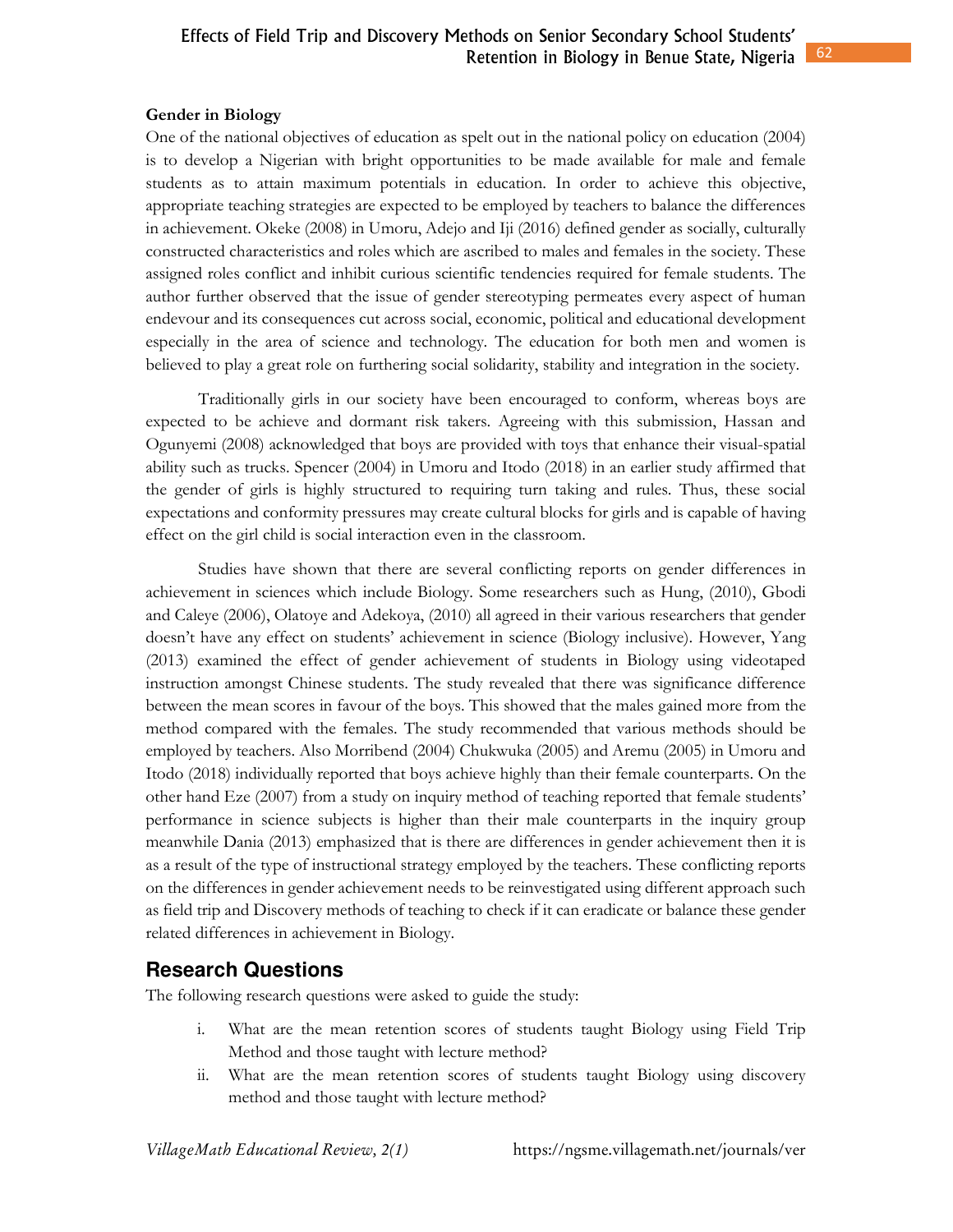- iii. What are the mean retention scores of males and females students taught Biology using discovery Method?
- iv. What are the mean retention scores of males and females students taught Biology using field trips Method?

### **Statement of Hypotheses**

The following null hypotheses were formulated and tested at 0.05 level of significance.

- i. There is no significant difference between the mean retention scores of students taught using Field Trip Method and those taught with lecture method.
- ii. There is no significant difference between the mean retention scores of students taught using Discovery Method and those taught with lecture method.
- iii. There is no significant difference between the retention scores of males and females students taught Biology using Discovery Method.
- iv. There is no significant difference between the retention scores of males and female students taught Biology using Field Trip Method.

# **Methodology**

#### **Research Design**

The research design for this study was quasi-experimental of non-randomized pre-test, post-test, control group. The adoption of quasi-experimental is because it was not possible for the researcher to meet all the conditions of a true experiment. Intact classes were randomly assigned to experimental and control groups, this is to avoid disrupting the school activities and programmes. Another reason for the choice of this design is that it is a powerful and valid design which could be used to identify confidently the cause of any given effect.

#### **Area of Study**

The study was carried out in Makurdi local government area of Benue State. It has a population of 300,377 people at 2006 population census. National Population Commission (2009) A visit to Makurdi local government area shows that it is bounded by Guma local government area to the North, Tarka local government area to the East, Gwer-East Local government area to the South and Gwer-West local government area to the West. Makurdi local government area has twelve council wards. These include: OLD GRA, central, Ankpa, Wadata, High level, Wururkum, New GRA, Fidi, Agan, Nyiev, Mbawa and North Bank. Also the area is chosen because it has many secondary schools and there was little evidence of similar research been carried out except this current study.

#### **Population of the Study**

The targeted population for this study consisted of all the 1680 senior secondary schools (SS1) students in Makurdi Local Government Area of Benue State. The SS1 classes have the population of 1680 out of twenty senior secondary schools. (Benue State Teaching Service Board) statistics unit, students' enrolment 2013/2014 academic session. SS1 were used because it is from where the senior secondary school Biology syllabus in external examinations like WAEC and NECO start.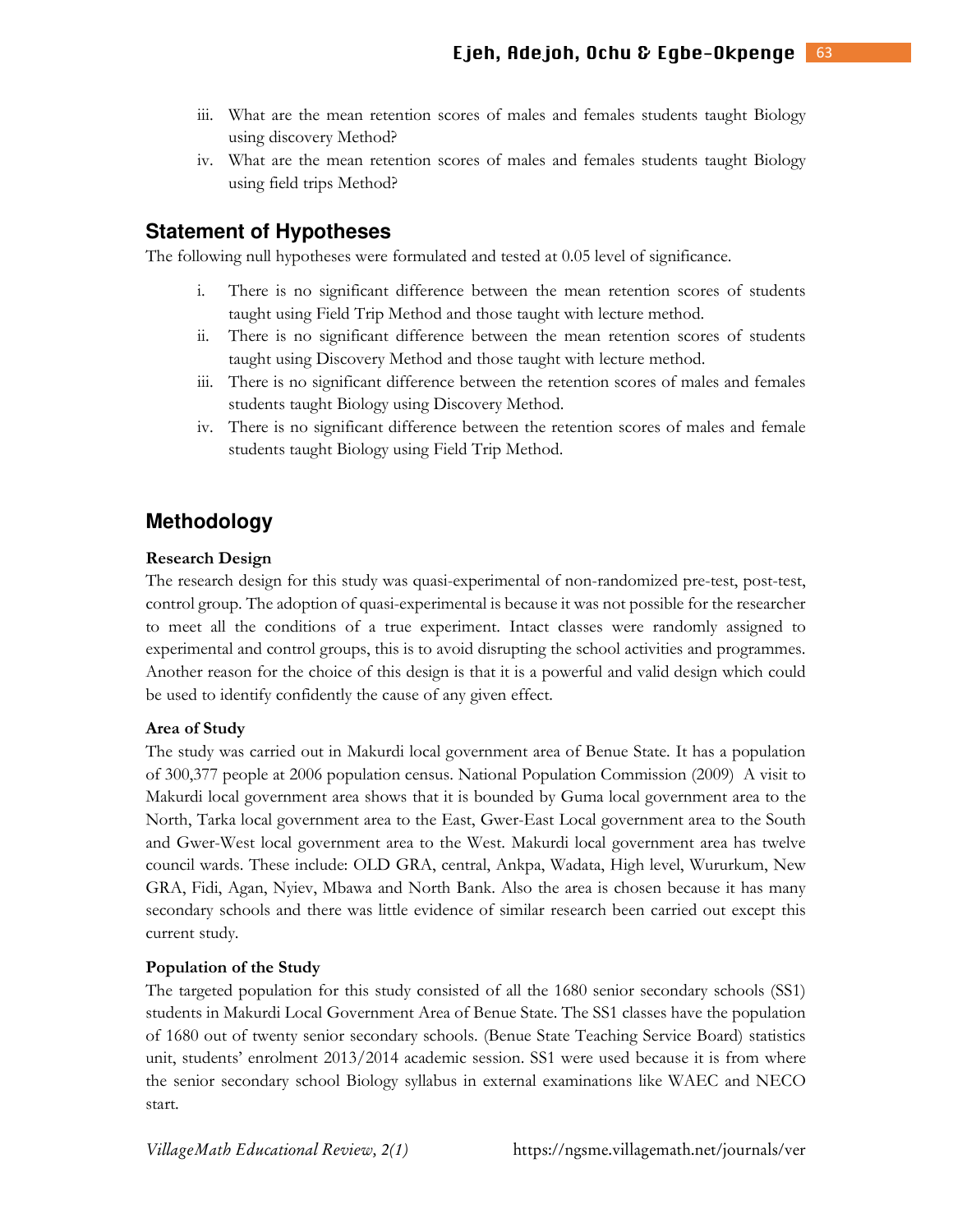### **Sample and Sampling Technique**

The sample size for the study was 205 out of 1680 SS1 students. Multistage sampling technique was adopted. Precisely purposeful and simple random sampling techniques were used at different stages. Purposeful sampling technique was adopted in selecting five (5) schools from the twenty secondary schools in the area. The criterion for the selection was that the schools were to have SS1 class and examination center for WAEC and NECO. The Biology teacher must possess two to five year of teaching experience. Another was that the school authorities were to permit their schools to be used. Simple random sampling technique was used to select four experimental and one control schools by balloting. Out of the four schools selecting for experimental groups 2 were for discovery and 2 for fieldtrip while one school for a control group. Finally, intact classes were randomly assigned into both groups.

### **Instrument for Data Collection**

Two instruments were used for these studies which include Biology Achievement Test and Biology Retention Test.

### **Biology Achievement Test**

BAT is a 50 multiple choice objectives items with four options per question, in which the students are expected to choose the correct option. Total mark obtainable is 50. The test items covered the topics on ecological factors affecting the distribution of organisms in terrestrial habitat. The questions were selected from the past WAEC questions. The items were based on the instructional objectives contained in SS1 Biology curriculum as to measure students' achievement and retention in Biology. BAT was according to lower ordered questions based on knowledge, comprehension and application of the cognitive domain and high order questions covering analysis, synthesis and evaluation in the blue print of BAT.

### **Biology Retention Test**

The Biology retention test is a reshuffled BAT. BRT was conducted after two weeks of the administration of the post-test. This period was sufficient enough to ascertain if students would retain the knowledge of lessons taught. (Custer, 2010). For the two instruments the numbers of questions were the same. The rearrangements of the questions were the difference between the two instruments.

### **Control of Extraneous Variables**

The unforeseen extraneous variables threats that would have joint effect with the independent variables (the teaching methods) on the dependent variables (achievement and retention) such that the main effects would not been fully realized were identified and controlled. These were controlled as follows:

- i. Effect of pre-test and post-test the period between the pre-test and post-test were six weeks. This period should be enough to prevent the pre-test from affecting the results of the post-test.
- ii. Pre-test and post-test items are the same in content but different in arrangement.
- iii. Only mixed schools and far away from each other was used.
- iv. Pre-testing of the respondents were carried out to ensure the same level of equivalence exist amongst the students before commencement of the experiment and this was corrected through the use of analysis of covariance.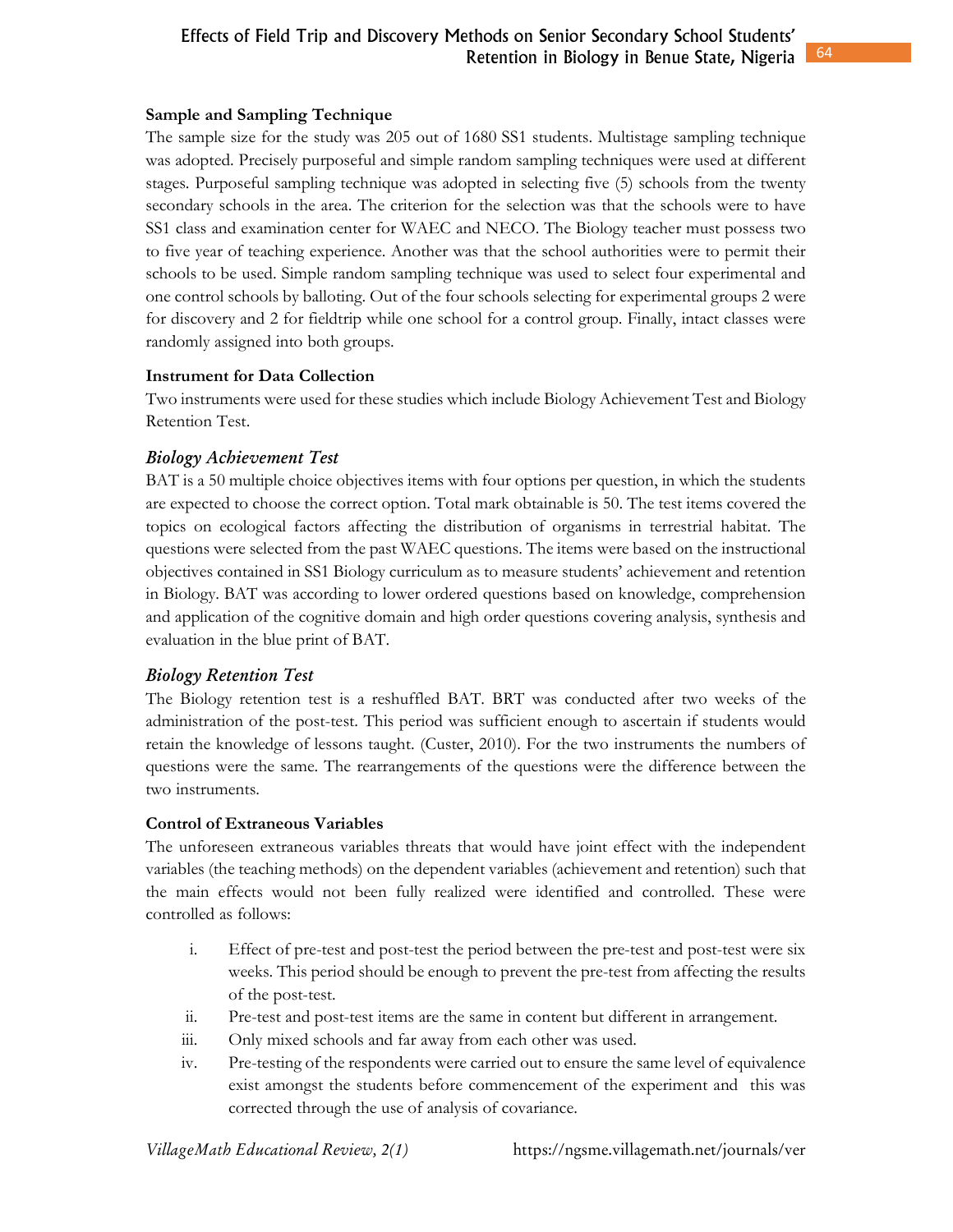v. Different lesson plans are prepared for the researcher to be handed over to the teachers to reduce teachers' influence on lesson preparation.

#### **Experimental Procedure**

Three sets of lesson plans were developed by the researcher and used in teaching both experimental and control group. Discovery method and field trip methods lesson plans were for the experimental groups while lecture method lesson plan was for the control group. The lessons were taught for six weeks by the permanent Biology teachers in the schools selected. They used study guides and were briefed from the researcher. The topics cover the definition of habitat and ecological factors affecting the distribution of organisms in the habitat.

The research assistants were given two days training by the researcher on how to teach the topics using Discovery field trip methods. The procedure for administering the instruments and general conduct of the study were specified to the research assistants. The Biology teachers were advised to use the same length of time (40 minutes per lesson for six weeks) to teach the content to the groups.

The researcher, through the research assistants administered the pre-test to all the groups before treatments. This was to enable the researcher to determine the homogeneity of the students in terms of achievements and retention in Biology. Each lesson lasted for 80 minutes as it reflects lesson time table. The study lasted for six weeks. Two weeks later, Biology retention test was administered to all the groups to enable the researcher determine the retention ability of the students.

#### **Validation of Instruments**

The Biology achievement test (BAT) was given to three expects two of them from measure and evaluation department of the University of agriculture and Benue state university respectively. The third person was from government secondary school NAF Base Makurdi who was a season biology teacher WACE and NECE examiner To see the extent to which the instrument evaluates what it was designed to evaluate, to confirm the extent the test represents what has been specified in the blueprint, to access in terms of adequacy to measure what it was set to measure including the language and difficulty level. The few comments made by the validators include stick to your table of specification, appropriation of test languages are okay, and typographic error minimal. The comments were taking care of. Out of 50-item questions 45 survived the scrutiny and were administered to the students.

#### **Trial Testing**

Trial testing was conducted to gather information on the reliability of the test items for the intended level of students that participated in the study. The researcher trial tested the test items on 30 senior secondary one level students SS1 from Airforce Secondary School Makurdi that had the same characteristics with the schools for the main study but were not part of the study population. The duration of the test was for one and half hours.

#### **Reliability of the Instrument**

The reliability of the BAT (multiple choice items) was computed using Kuder,-Richardson formula  $(KR_{20})$  to measure the internal consistence since the items were scored on a single test which gave a coefficient value of 0.77 which was high for internal consistence.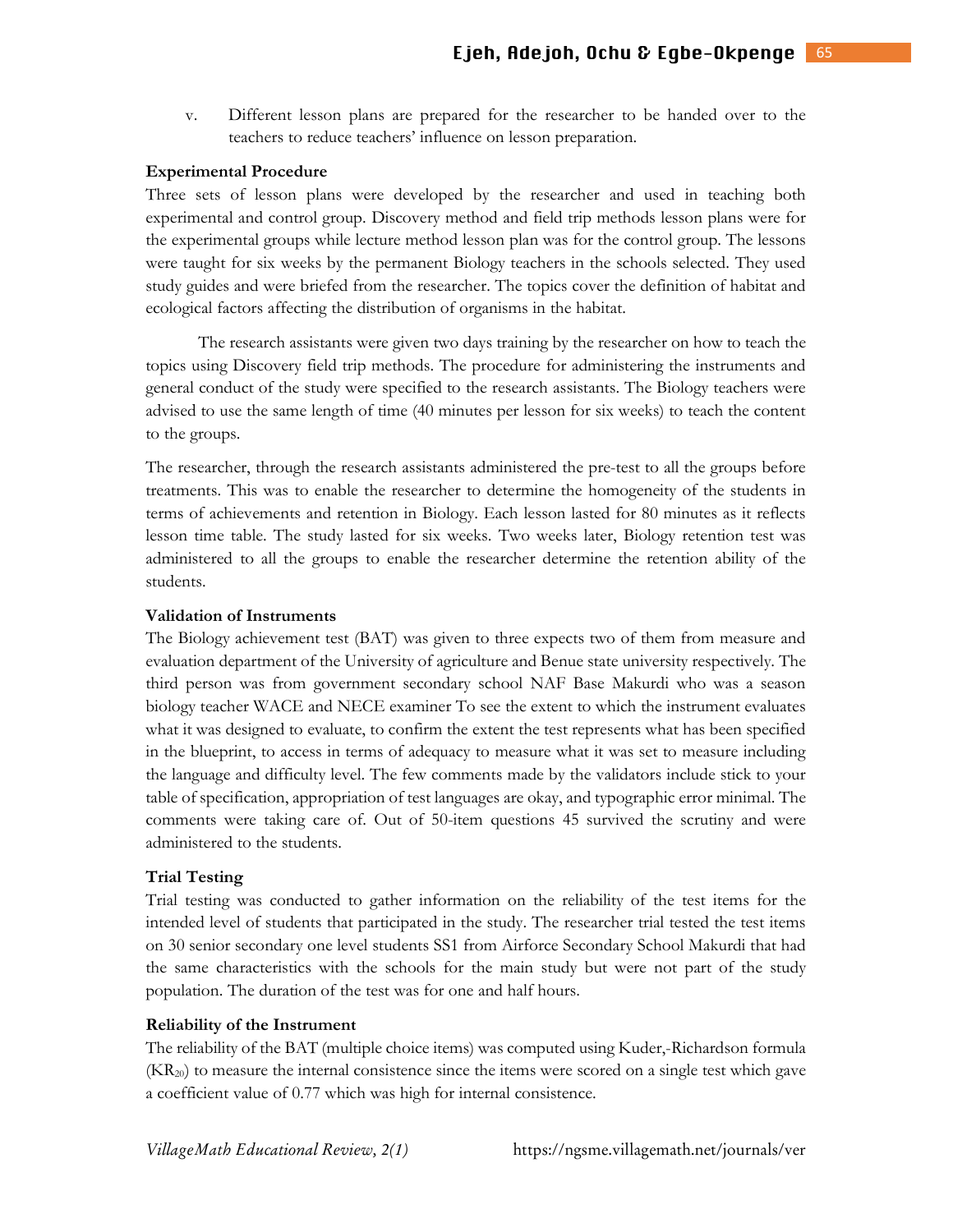### **Method of Data Collection**

A letter of introduction was obtained from the Head of Department College of Agricultural and Science Education of the Federal University of Agriculture Makurdi and then delivered to the principals of the schools whose students were to be used for permission to conduct research in their schools. The researcher also sought the cooperation of the Biology teachers in these schools to help in the administration of the instruments to the students. Instructional guide was there for Biology teaching. Each correct answer in the instrument attracted one mark while zero was given to any incorrect answer. Thus, the maximum was 45 marks while the minimum score was zero. The researcher trained Biology teachers for three day to teach the two groups for a total of six weeks. Before commencing the treatment, a pre-test was administered to the two groups and their scores compared by means of t-test in order to establish equality of abilities between the two groups. After the treatment, the post-test was administered to the two groups with the aid of Biology teachers in the schools. Two weeks later after the post-test, the retention test was administered to them. The students' scores in all the tests were calculated and compiled for further analysis.

### **Method of Data Analysis**

Descriptive statistics of mean and standard deviation was employed to answer the research questions because they are discreet data while inferential statistics of analysis of covariance was used to test the formulated hypotheses at 0.05 level of significance. The choice of ANCOVA was due to the fact that it statistically removes the initial differences across the non-randomized groups. It also removes the bias that may have resulted from using intact groups whose equivalence were not determined. ANCOVA also eliminates differences on the dependent variables which may be due to the differences in extraneous variables.

# **Results and Discussion**

Results of this study were presented according to research questions asked and hypotheses formulated.

### **Research Questions One**

What are the mean retention scores of students taught using Field Trip Method and those taught Biology using lecture method?

Answer to this research question was presented in Table 1.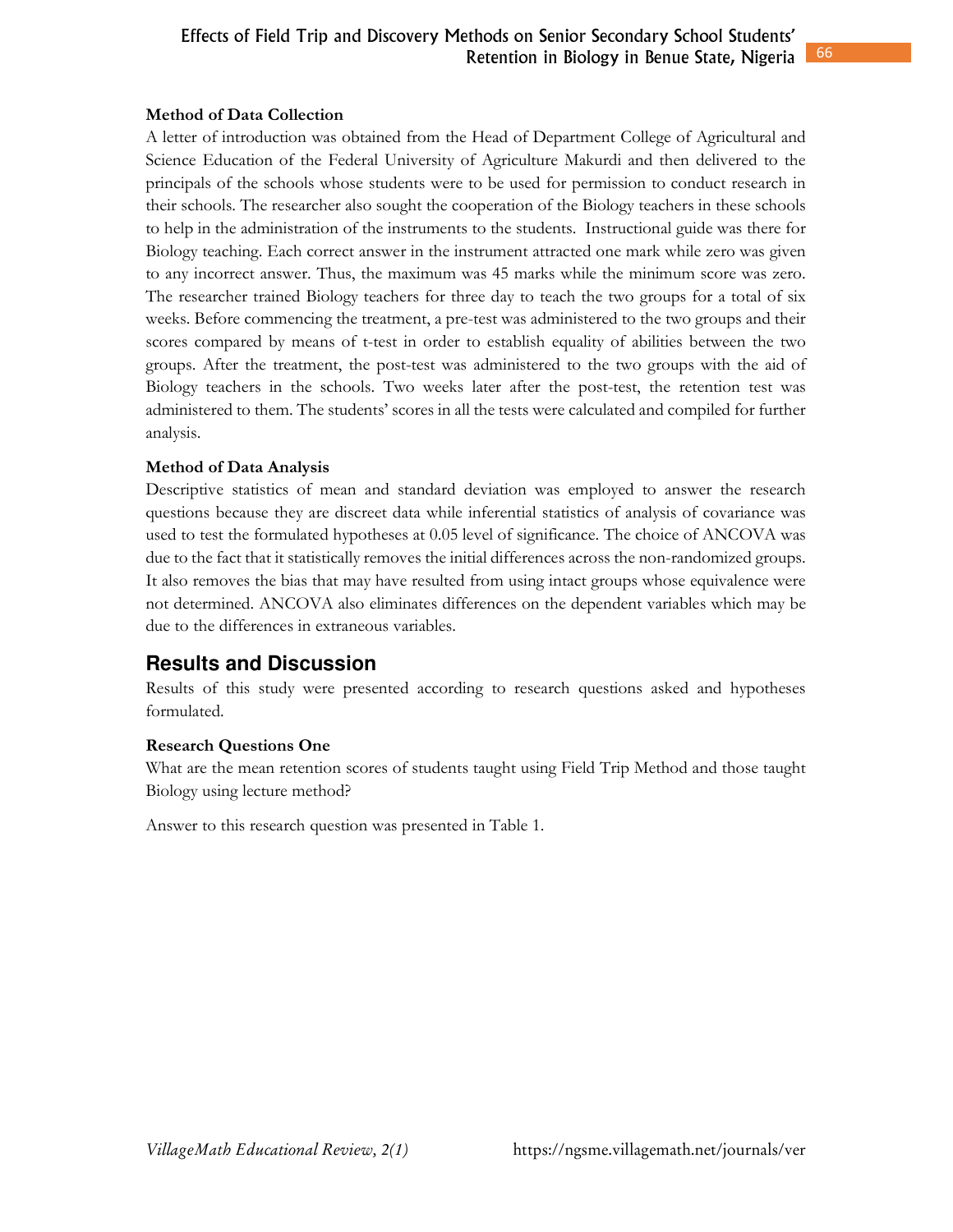|           | ັັ              |    |       |           |            |
|-----------|-----------------|----|-------|-----------|------------|
|           |                 |    |       | Std.      | Std. Error |
|           | Method          | N  | Mean  | Deviation | Mean       |
| Posttest  | Field Trip      | 73 | 32.56 | 6.55      |            |
|           | Method          |    |       |           | .77        |
|           | Field Trip      | 73 | 30.22 | 6.99      | .82        |
| Retention | Method          |    |       |           |            |
|           | Mean difference |    | 2.34  |           |            |
| Posttest  | Lecture Method  | 44 | 18.75 | 4.36      | .66        |
| Retention | Lecture Method  | 44 | 17.80 | 4.53      | .68        |
|           |                 |    | 0.95  |           |            |

| Table 1: Posttest and Retention Mean Achievements Scores of Students |
|----------------------------------------------------------------------|
| taught Biology using Field Trip and Lecture Methods                  |

 Table 1 revealed that the posttest mean achievement scores of field trip is 32.56 with standard deviation of 6.55 while the retention is 30.22 with standard deviation of 6.99. The mean difference of 2.34 is the retention of what was taught. However, in the lecture method, the learning mean achievement scores is 18.75 with standard deviation of 4.36 while the retention mean achievement score is 17.80 with standard deviation of 4.53. The mean difference for retention is 0.9545 is an indication that experimental group has retained more than the control group.

#### **Hypothesis One**

There is no significant difference between the mean retention scores of students taught using Field Trip Method and those taught Biology with lecture method.

The result of this hypothesis was presented in Table 2.

| Table 2: ANCOVA test of students taught using field trip and lecture |  |
|----------------------------------------------------------------------|--|
| methods in their retentions                                          |  |

| <b>Table 2: AINCOVA Lest of students taught using field trip and lecture</b> |  |  |  |
|------------------------------------------------------------------------------|--|--|--|
| methods in their retentions                                                  |  |  |  |
| Dependent Variable: Retention                                                |  |  |  |

|                    | Type III Sum       |                               |             |         |      |
|--------------------|--------------------|-------------------------------|-------------|---------|------|
| Source             | of Squares         | df                            | Mean Square | F       | Sig. |
| Corrected<br>Model | $6918.290^{\circ}$ | $\mathfrak{D}_{\mathfrak{p}}$ | 3459.145    | 228.909 | .000 |
| Intercept          | 43.044             | 1                             | 43.044      | 2.848   | .094 |
| Post-Test          | 2680.951           | 1                             | 2680.951    | 177.412 | .000 |
| Method             | 11.440             | 1                             | 11.440      | .757    | .049 |
| Error              | 1722.702           | 114                           | 15.111      |         |      |
| Total              | 85001.000          | 117                           |             |         |      |
| Corrected Total    | 8640.991           | 116                           |             |         |      |

a. R Squared  $= .801$  (Adjusted R Squared  $= .797$ )

Table 2, reading on the row heading Method, revealed that Mean Square  $= 11.440$ , F .757, df = 1 and Sig. = .049= p. Since  $p < 0.05$ , the noted difference in the retention of students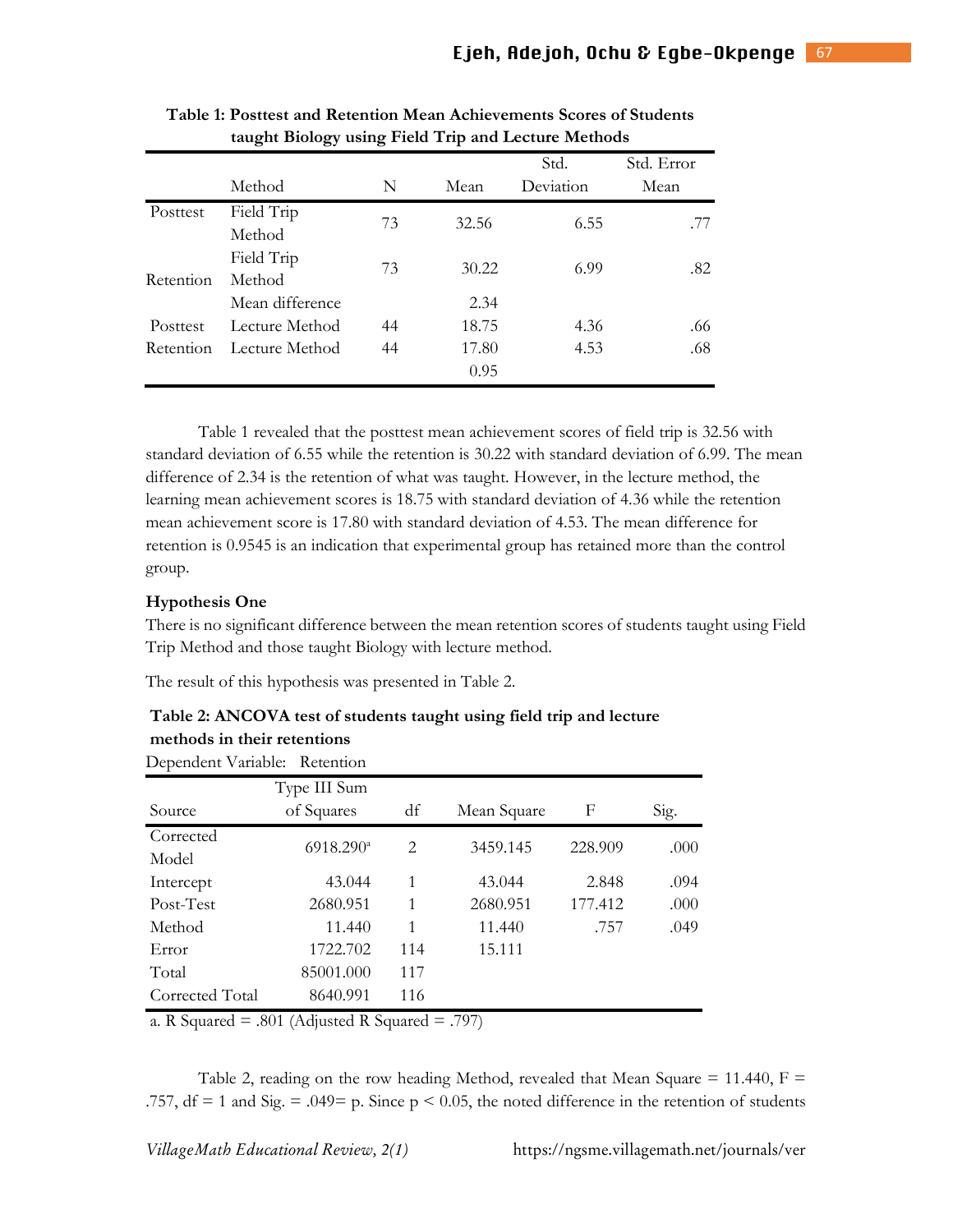taught using discovery and lecture method is significant. So, the null hypothesis was rejected with the conclusion that there is a significant difference between the mean retention scores of students taught using Field Trip Method and those taught Biology with lecture method

### **Research Question Two**

What are the mean retention scores of students taught using discovery method and those taught Biology using lecture method?

Answer to this research question was presented in Table 3.

|           | taught Diology using Discovery and Lecture inclinuus |    |        | Std.      | Std. Error |  |
|-----------|------------------------------------------------------|----|--------|-----------|------------|--|
|           | Method                                               | N  | Mean   | Deviation | Mean       |  |
| Posttest  | Discovery                                            | 88 | 33.78  | 5.24      | .56        |  |
|           | Method                                               |    |        |           |            |  |
| Retention | Discovery                                            | 88 | 31.49  | 4.95      | .53        |  |
|           | Method                                               |    |        |           |            |  |
|           | Mean difference                                      |    | 2.30   |           |            |  |
| Posttest  | Lecture Method                                       | 44 | 18.75  | 4.36      | .66        |  |
| Retention | Lecture Method                                       | 44 | 17.795 | 4.53      | .68        |  |
|           | Mean difference                                      |    | 0.95   |           |            |  |

| Table 3: Posttest and Retention Mean Achievements Scores of Students |
|----------------------------------------------------------------------|
| taught Biology using Discovery and Lecture Methods                   |

 Table 3 revealed that the posttest mean achievement scores of discovery method is 33.78 with standard deviation of 5.24 while the retention is 31.49 with standard deviation of 4.95. The mean difference of 2.30 is the retention of what was taught using discovery method. However, in the lecture method, the learning mean achievement scores is 18.75 with standard deviation of 4.36 while the retention mean achievement score is 17.80 with standard deviation of 4.53. The mean difference for retention is 0.9545 is an indication that experimental group has retained more than the control group.

### **Hypothesis Two**

There is no significant difference between the mean retention scores of students taught using Discovery Method and those taught Biology with lecture method.

The result of this hypothesis was presented in Table 4.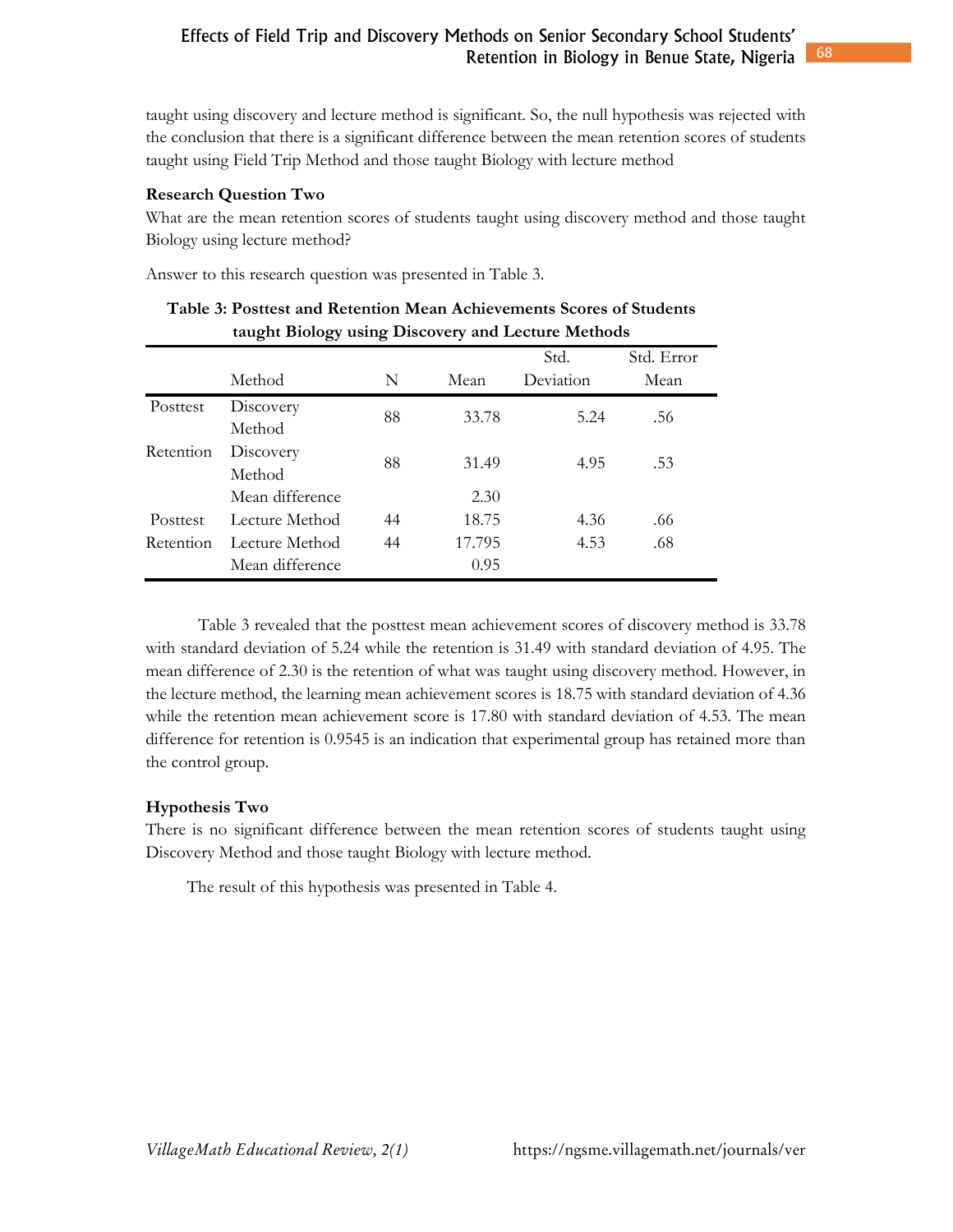|                 | Dependent Variable: Retention                                                              |     |             |         |      |  |  |  |
|-----------------|--------------------------------------------------------------------------------------------|-----|-------------|---------|------|--|--|--|
|                 | Type III Sum                                                                               |     |             |         |      |  |  |  |
| Source          | of Squares                                                                                 | df  | Mean Square | F       | Sig. |  |  |  |
| Corrected       | $6776.533^a$                                                                               | 2   | 3388.267    | 251.675 | .000 |  |  |  |
| Model           |                                                                                            |     |             |         |      |  |  |  |
| Intercept       | 290.159                                                                                    | 1   | 290.159     | 21.553  | .000 |  |  |  |
| PostTest        | 1276.439                                                                                   | 1   | 1276.439    | 94.812  | .000 |  |  |  |
| Method          | 168.772                                                                                    | 1   | 168.772     | 12.536  | .001 |  |  |  |
| Error           | 1736.709                                                                                   | 129 | 13.463      |         |      |  |  |  |
| Total           | 104202.000                                                                                 | 132 |             |         |      |  |  |  |
| Corrected Total | 8513.242                                                                                   | 131 |             |         |      |  |  |  |
|                 | $\blacksquare$ $\land$ $\land$ $\land$ $\land$ $\blacksquare$<br>$\mathbf{1}$ $\mathbf{0}$ |     |             |         |      |  |  |  |

**Table 4: ANCOVA test of students taught using discovery and lecture methods in their retention**

a. R Squared  $= .796$  (Adjusted R Squared  $= .793$ )

Table 4, reading on the row heading Method revealed that Mean Square =  $168.772$ , F = 12.536, df = 1 and Sig. = .001 = p. Since  $p < 0.05$ , the noted difference in the retention of students taught using discovery and lecture method is significant. So, the null hypothesis was rejected with the conclusion that there is a significant difference between the mean retention scores of students taught using Discovery Method and those taught Biology with lecture method.

#### **Research Question Three**

What are the mean retention scores of males and females students taught Biology using discovery Method?

Answer to this research question was presented in Table 5.

|        | $21010 \text{ g}$ , $4011 \text{ g}$ , $2101 \text{ g}$ , $211 \text{ g}$ |         |                |    |  |  |  |
|--------|---------------------------------------------------------------------------|---------|----------------|----|--|--|--|
| Sex    | Method                                                                    | Mean    | Std. Deviation | N  |  |  |  |
| Male   | Field Trip Method                                                         | 33.0278 | 6.45639        | 36 |  |  |  |
| Male   | <b>Retention Scores</b>                                                   | 30.8333 | 6.28604        | 36 |  |  |  |
|        | Mean difference                                                           | 2.1945  |                |    |  |  |  |
| Female | Field Trip Method                                                         | 32.1081 | 6.70317        | 37 |  |  |  |
| Female | <b>Retention Scores</b>                                                   | 29.6216 | 7.66069        | 37 |  |  |  |
|        | Mean difference                                                           | 1.2.1   |                |    |  |  |  |

**Table 5: Mean Retention Scores of Male Female Students taught Biology using Field Trip** 

 Table 5 revealed that the male, students' the means retention score is 30.8333 with standard deviation of 6.2860. For female students, the mean retention score is 29.6216 with standard deviation of 7.66069. The mean difference is 1.21.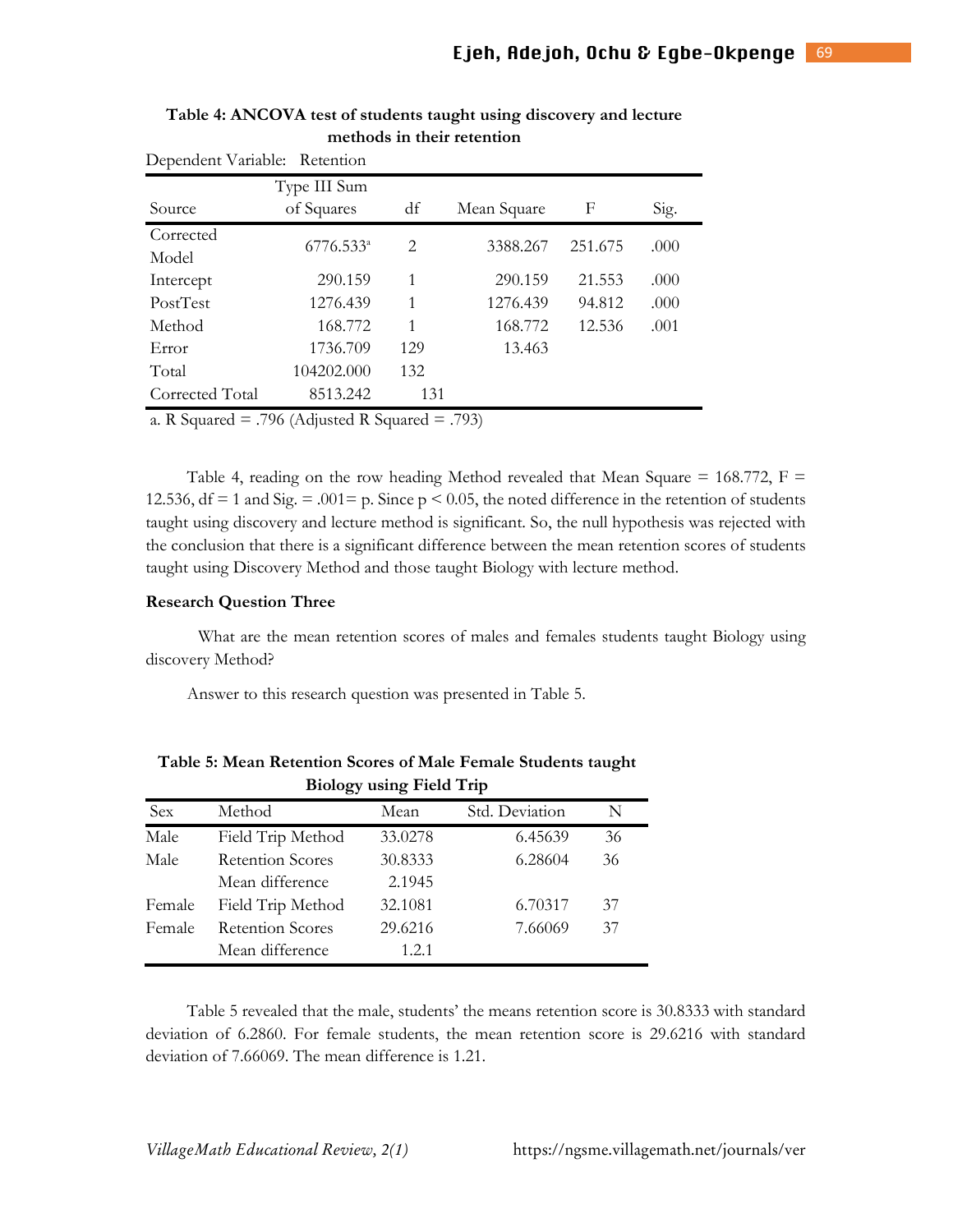### **Hypothesis Three**

There is no significant difference between the retention scores of males and females students taught Biology using Field Trip Method.

The result of this hypothesis was presented in Table 6.

### **Table 6: ANCOVA Test of Male and Female Students Taught using Field Trip on their Retentions**

| Dependent Variable: Retention |                       |    |             |         |      |
|-------------------------------|-----------------------|----|-------------|---------|------|
|                               | Type III Sum          |    |             |         |      |
| Source                        | of Squares            | Df | Mean Square | F       | Sig. |
| Corrected                     | 2660.785 <sup>a</sup> | 2  | 1330.392    | 108.073 | .000 |
| Model                         |                       |    |             |         |      |
| Intercept                     | .024                  | 1  | .024        | .002    | .965 |
| Post-Test                     | 2633.994              | 1  | 2633.994    | 213.970 | .000 |
| <b>Sex</b>                    | 2.363                 | 1  | 2.363       | .192    | .663 |
| Error                         | 861.708               | 70 | 12.310      |         |      |
| Total                         | 70186.000             | 73 |             |         |      |
| Corrected Total               | 3522.493              | 72 |             |         |      |
|                               |                       |    |             |         |      |

a. R Squared  $= .755$  (Adjusted R Squared  $= .748$ )

Table 6, reading on the row heading Sex, it revealed that Mean Square =  $2.363$ , F =  $.192$ ,  $df = 1$  and Sig. = .663= p. Since p > 0.05, the note in the difference in retention of male and female students taught using field trip not significant. So, the null hypothesis was not rejected with the conclusion that there is no significant difference between the retention scores of males and females students taught Biology using Field Trip Method.

### **Research Question Four**

What are the mean retention scores of males and females students taught Biology using Discovery Method?

Answer to this research question was presented in Table 7.

| Female Students taught Biology using Discovery |            |      |            |           |        |  |  |
|------------------------------------------------|------------|------|------------|-----------|--------|--|--|
|                                                |            | Std. | Std. Error |           |        |  |  |
|                                                | <b>Sex</b> | N    | Mean       | Deviation | Mean   |  |  |
| Retention Male                                 |            | 48   | 32.8542    | 4.74897   | .68546 |  |  |
| Mean difference                                |            |      |            |           |        |  |  |
| Retention Female                               |            | 40   | 29.8500    | 4.73693   | .74897 |  |  |
| Mean difference                                |            |      | 3.0042     |           |        |  |  |

**Table 7: Mean Achievements and Retention Scores of Male** 

 Table 13 revealed that the means retention score is 32.8542 with standard deviation of 4.7490. For female students the means retention score is 29.8500 with standard deviation of 4.7369. The mean difference is 3.0042.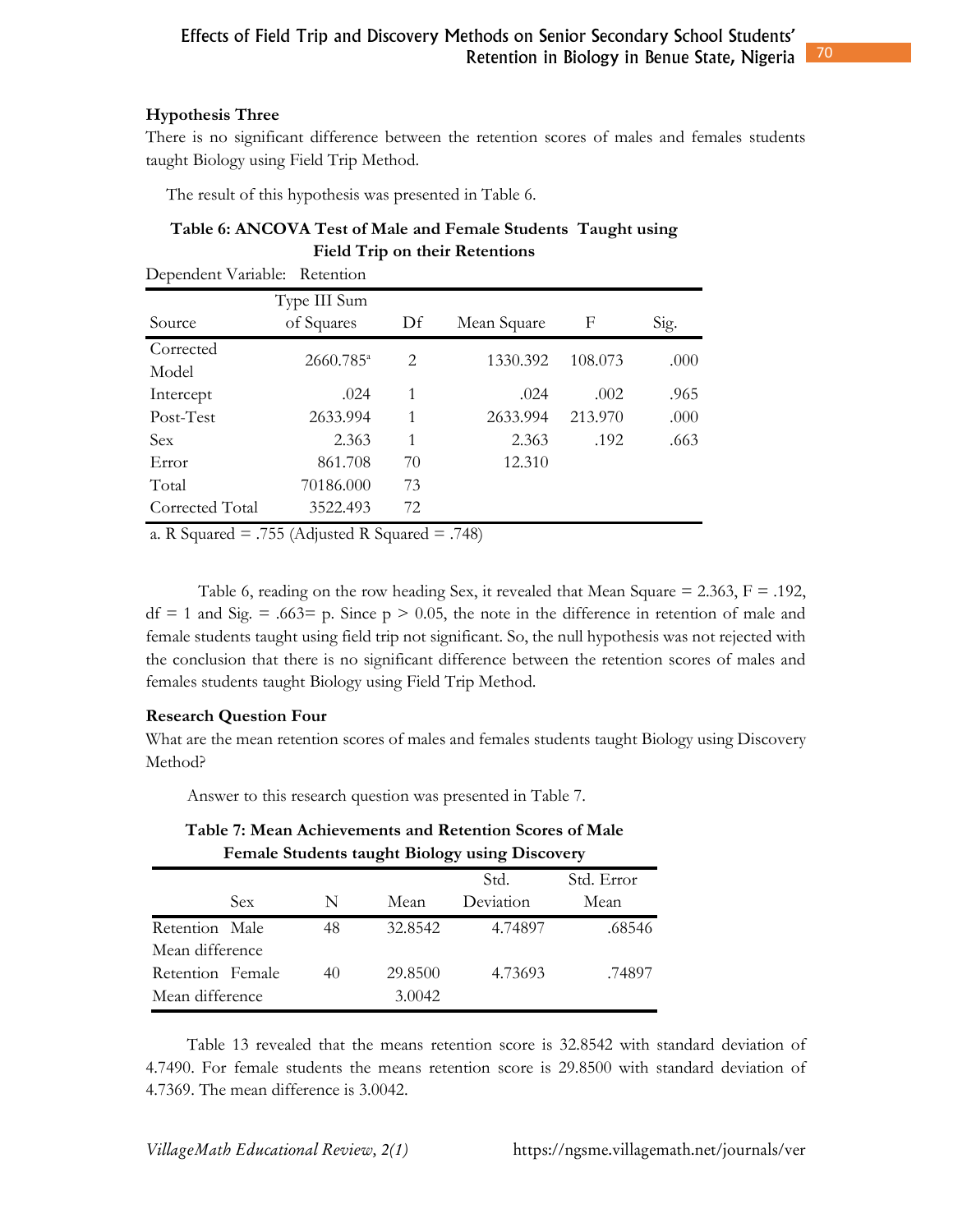#### **Hypothesis Four**

**Discovery Method** 

There is no significant difference between the means retention scores of males and females students taught Biology using Discovery Method.

The result of this hypothesis was presented in Table 8.

### **Table 8: ANCOVA test of male and female students taught using**

|                              | <b>DISCOVETY METHOL</b>    |    |             |         |      |  |  |
|------------------------------|----------------------------|----|-------------|---------|------|--|--|
| Dependent Variable: PostTest |                            |    |             |         |      |  |  |
| Source                       | Type III Sum<br>of Squares | df | Mean Square | F       | Sig. |  |  |
| Corrected<br>Model           | $102.822^a$                | 2  | 51.411      | 1.915   | .154 |  |  |
| Intercept                    | 8101.077                   | 1  | 8101.077    | 301.739 | .000 |  |  |
| Pre-Test                     | .003                       | 1  | .003        | .000    | .992 |  |  |
| <b>Sex</b>                   | 100.451                    | 1  | 100.451     | 3.741   | .056 |  |  |
| Error                        | 2282.076                   | 85 | 26.848      |         |      |  |  |
| Total                        | 102825.000                 | 88 |             |         |      |  |  |
| Corrected Total              | 2384.898                   | 87 |             |         |      |  |  |
|                              |                            |    |             |         |      |  |  |

a. R Squared  $= .043$  (Adjusted R Squared  $= .021$ )

Table 8, reading on the row heading Sex, it revealed that Mean Square =  $100.451$ , F = 3.741,  $df = 1$  and Sig. = .056 p. Since  $p > 0.05$ , the noted difference between male and female students taught using discovery method is not significant. So, the null hypothesis was not rejected with the conclusion that there is no significant difference between the male and female students taught Biology using Discovery Method.

### **Summary Major of Findings**

The major findings of the study were that:

- i. Students taught using field trip have significantly higher retention in biology than the students taught using lecture method.
- ii. Students taught using discovery method have significantly higher retention in biology than the students taught using lecture method.
- iii. There no significant difference in retention scores of males and females students taught Biology using Field Trip method.
- iv. There no significant difference in retention scores of males and females students taught Biology using discovery method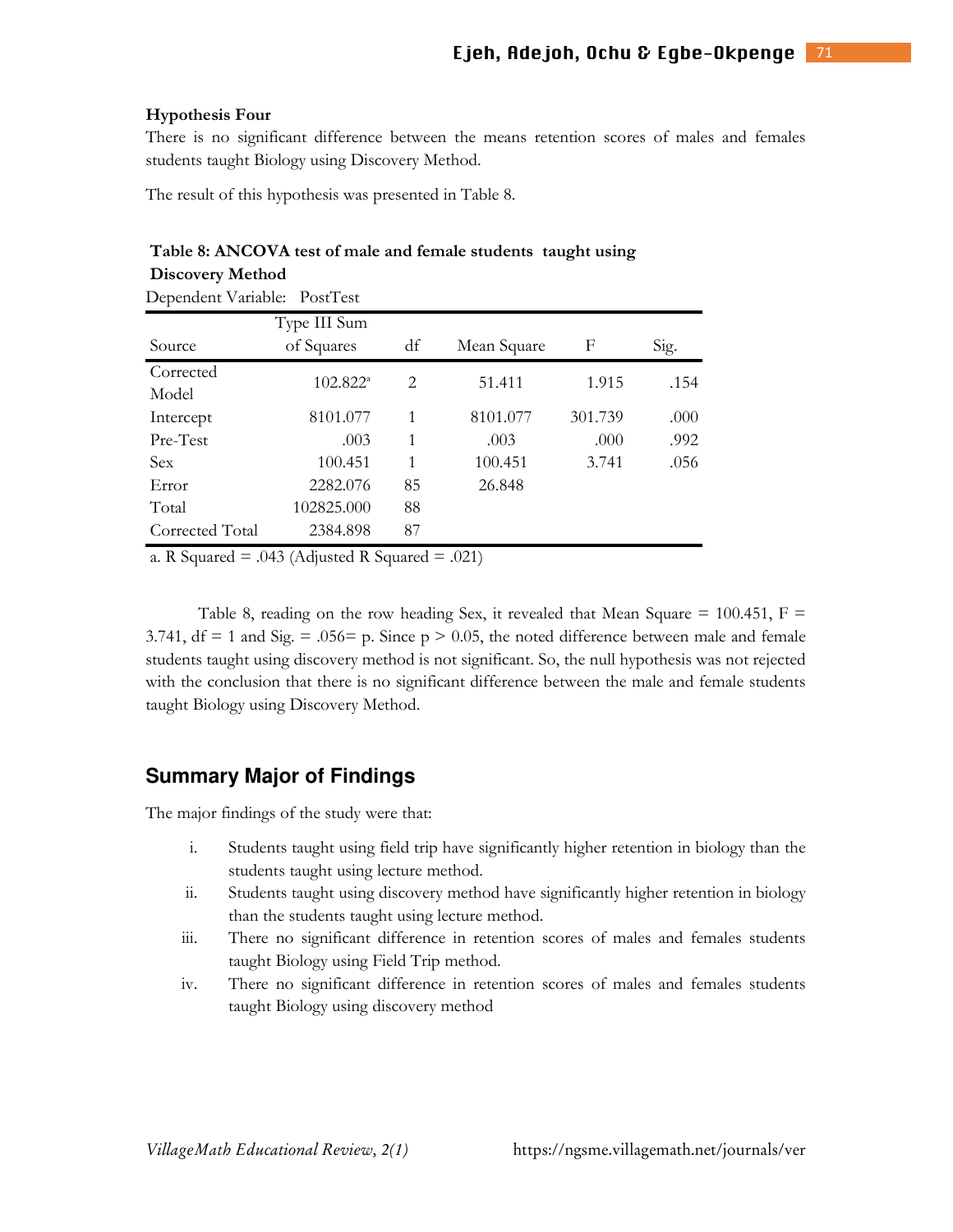72

# **Discussion of Findings**

According to the major findings it was revealed that students taught biology using field trip achieved significantly higher than those taught using lecture method. This finding is in agreement with Ezechi (2018) who said that field trip is an effective method of teaching since it helps students acquire useful knowledge while having fun and relaxation at the same time. Also Ajaja (2010) said that field trip experiences enhanced students' understanding of process of science, improved students' attitude towards biology and significantly influenced their biology achievement. Furthermore, Yau (2010) said that Government should make the use of field trip teaching strategy compulsory particularly in the teaching and learning of ecology concept at senior secondary school level. This result was so because students are able to see things practically and so that prepared their background knowledge for their schema and equipped learning of biology.

 It was further revealed that students taught using discovery have higher achievement than those taught using lecture method. This finding is in agreement with Oghenevwede (2009) who the discovery method was superior and more effective than the inquiry method. Therefore science teachers should consistently make use of the discovery approach in teaching biology. Also Mirasi, Osodo, and Kibirige (2013) noted that mean achievement of students taught using Guided discovery method was higher than that of the Exposition-with-interaction method. Thus, the use of Guided discovery in teaching biology is recommended. This is so because with the lecture which is popular in our schools, teachers progress at teaching speed to cover the syllabus without caring for students' individual differences and learning pace and abilities. So, no wonder that students the teaching.

In addition it was also revealed that students taught using field trip have significantly higher retention in biology than the students taught using lecture method. This finding is in agreement with Wada (2010) who said that Field-trip teaching strategy enhanced retention, motivated students and it is gender friendly. Also Ajaja (2010) further said that field trip experiences enhanced students' understanding of process of science, improved students' attitude towards biology and significantly influenced their biology achievement as well as retention. This was so because field trip promoted and encouraged active engagement in learning, self-motivation, discovery learning and learning by experience.

 Furthermore, the findings also revealed that no significant difference in achievement scores of males and females students taught Biology using Field Trip Method. This finding is in agreement with Wada (2010) who said that Field-trip is gender friendly. This is so because the method promoted and encouraged active engagement in learning, self-motivation, discovery learning and learning by experience which both male and female students equally enjoy.

In addition, the findings revealed that there no significant difference in achievement scores of males and female students taught Biology using Field Trip Method. This finding is in agreement with Enohuean (2015) who said that there is no significant difference in the mean achievement scores of male and female students taught biology concepts using instructional materials which is another innovative method.

Finally, the findings that there no significant difference in retention scores of males and female students taught Biology using Field Trip method. This finding is in agreement with Enohuean (2015) who said that there is significant difference in the retention ability of male and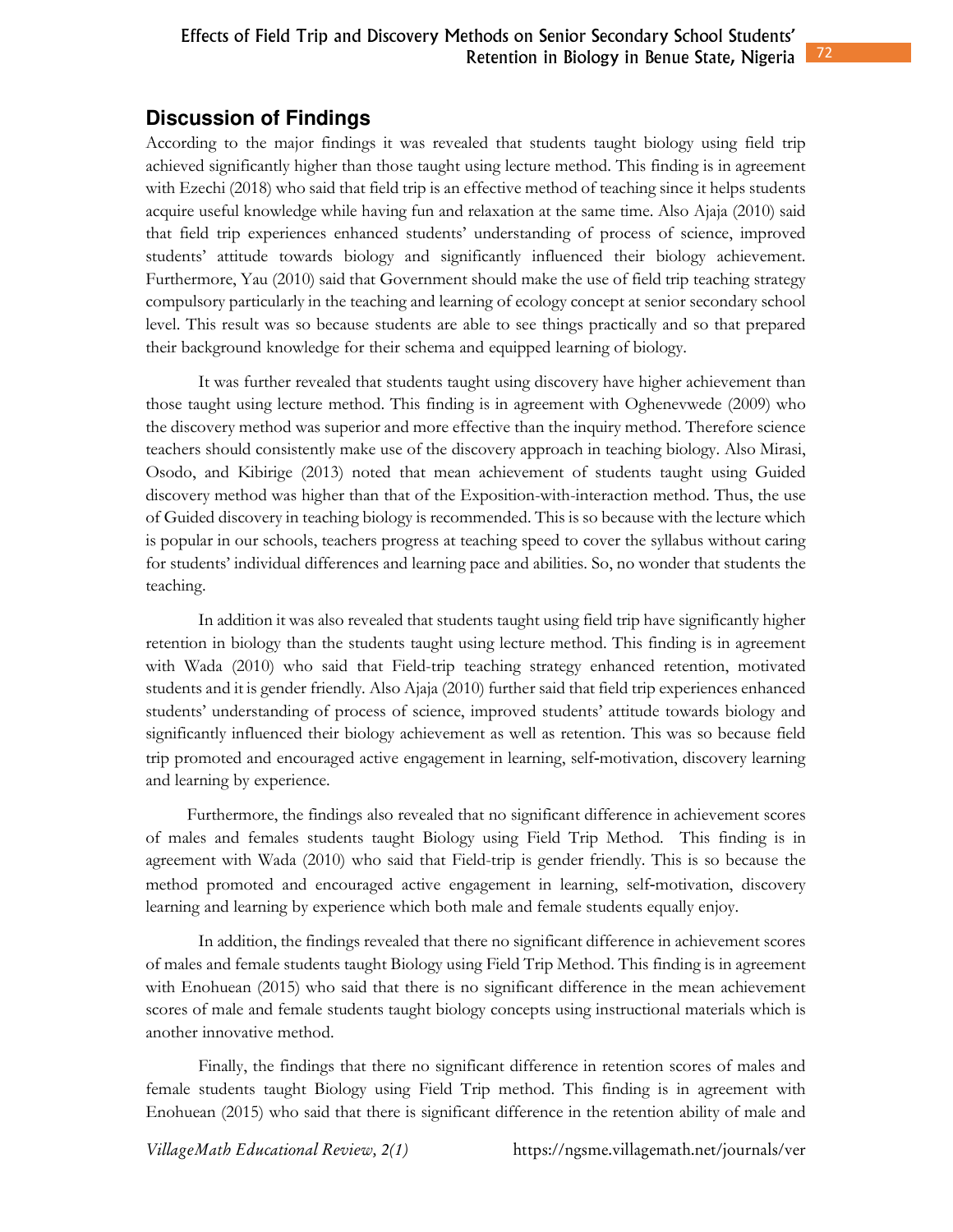female students exposed to another innovative method as the use of instructional materials. This is so because both male and female students have equal feeling toward biology without stereotype.

### **Conclusion**

### **Summary**

This study was conducted to determine the effect of discovery and field trip methods on students' achievement and retention in Biology. To guide the study, four research questions were asked and four hypotheses formulated.

For research design of the study, a quasi-experimental research design was used. A sample of 205 respondents was drawn through multi-stage sampling technique in five secondary schools that offer biology in Makurdi local government area of Benue state.

Two instruments were used to collect data at pretest, posttest and post posttest (retention). The collected data for the study was analyzed. The research questions were answered using mean and standard deviation and ANCOVA to test the hypotheses.

 The results showed that students exposed to the discovery and field trip achieved higher than students in the control group. It also revealed that the female and male students achieve equally in the experimental groups. Also, students' retention was higher in the experimental groups.

#### **Conclusion**

The field trip and discovery methods enhance better performance due to its students' involvement approach. The manner in which the students themselves were engaged in finding, exploring and experimenting has prepared them more readily for biology lessons. This approach made the students to follow the lessons execution with understanding. At the end, they were able to perform better have higher retention of what they learnt higher than those taught using lecture. So, it is concluded that the methods were innovative and resourceful.

Based on the finding of the study the discovery and field trip methods enhance students' achievement due to its creation of curiosity in the students by making them to be desirous to learn and know biology. This finding makes the researcher to conclude that the methods are elegant to students' achievement, retention and gender friendly.

The field trip and discovery methods were found to be groundbreaking and practical to both genders (boys and girls). That was why the imbalance in achievement of male and female students was minimized to the barest minimum. Therefore the researcher concluded that the methods were worthy to be adopted for equality of experience gain by every student irrespective of gender.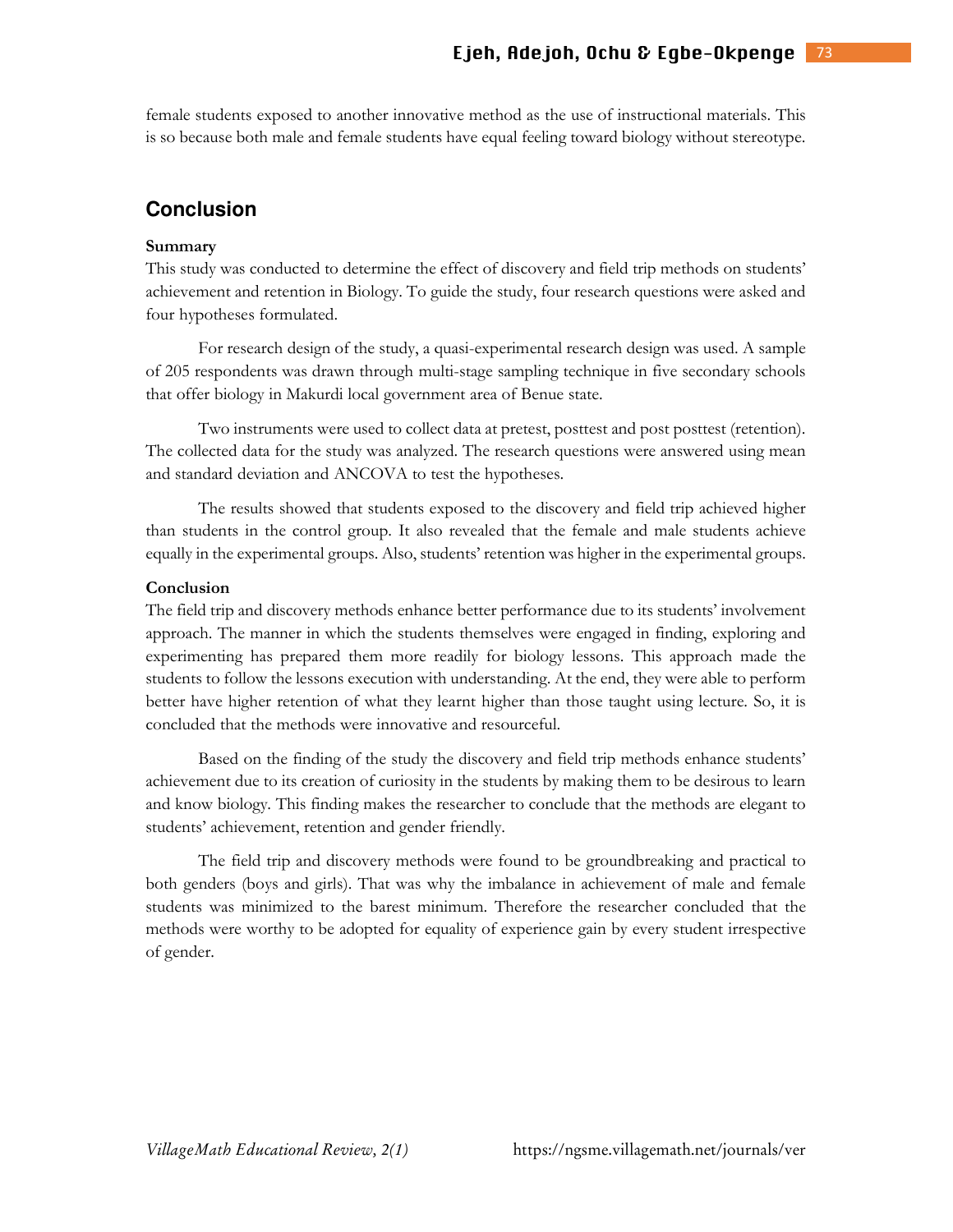### **Recommendations**

Based on the findings of the study, the following recommendations were made:

- i. Biology teachers in schools should be encouraged to use field trip and discovery methods in teaching other concepts in biology.
- ii. Since field trip and discovery methods were found not to be gender discriminative, biology teachers in the schools should be encouraged to use them to enhance students' achievement in biology concepts.
- iii. Teacher education institutions should be encouraged to include field trip and discovery methods in their biology method curriculum for training and retraining of biology teachers.
- iv. Text books writers should be encouraged to incorporate field trip and discovery approach in their writings. This will go a long way in making biology teacher to be more educated about the approach.
- v. Finally, the use of field trip and discovery methods was discovered to be time saving, teacher- goal achieving and resourceful. Therefore, professional bodies such as Science Teachers Association of Nigeria (STAN) and other stakeholders in biology education should propagate the use of field trip and discovery methods in teaching biology concepts through the organization of conferences, seminars and workshops.

# **References**

Aba, C. O. (2000). The Teacher and his Profession: *Public Lecture on the Occasion of World Teachers' day. Makurdi.* 

Abdullahi, A. (1982). *Science Teaching in Nigeria.* Ilorin Atoto Press Ltd.

- Adejoh, M. J. (2007). *Modern Approaches to the Teaching and Learning of Science.* Innovations in Teaching and Learning. Adeka Printing and publishing company Ltd. High level Makurdi.
- Adikwu, O. (2008) The Influence of Gender and School Location on Students' Achievement in Senior Secondary School Geography in Benue State. *Journal of Research in Science and Education* 1(1). 122 – 131.
- Afuwape M. O. (2002). *Simulation Games Assisted Instruction*. Student cognitive style and numerical ability as determinants of learning outcomes in integrated science. Unpublished Ph.D Thesis, University of Ibadan.
- Agrenor, T. (2015). Effect of study questine as advance organizers on students' achievement and retention in basic science in Makurdi local government area of Benue state. Unpublished M.Ed thesis.
- Ajaja, O.P., (2010*) Effects of Field Studies on Learning Outcomes in Biology.* Department of Science Education, Delta State University, Abraka, Nigeria *Journal of Human Ecology,* 3(3). 171 -177.
- Akanbi, A. A. & Kolawole, C.B, (2014). *Effects of Guided Discovery and Self-Learning Strategies on Senior Secondary School Students' Achievement in Biology. Journal of Education and Leadership Development* 6(1), 19 – 36.
- Akanbi, A. & Kolawole, C., (2014). *Effects of Guided Discovery and Self-Learning Strategies on Senior Secondary School Students' Achievement in Biology.* Department of teacher Education, University of Ibadon, Oyo State, Nigeria. *Journal of Education and Leadership Development* 6(1), 19 – 42.
- Akpan E. U., (1991). *Improvement of Students Achievement in Science through a Change of Student Attitudes:* Science Teachers Association.
- Akuto, G.W., Aduluoju, M.O. & Odeh, R.C., (2012) *Method and Strategies in Education.* Makurdi Cubanet Publishers Nigeria Limited Makurdi.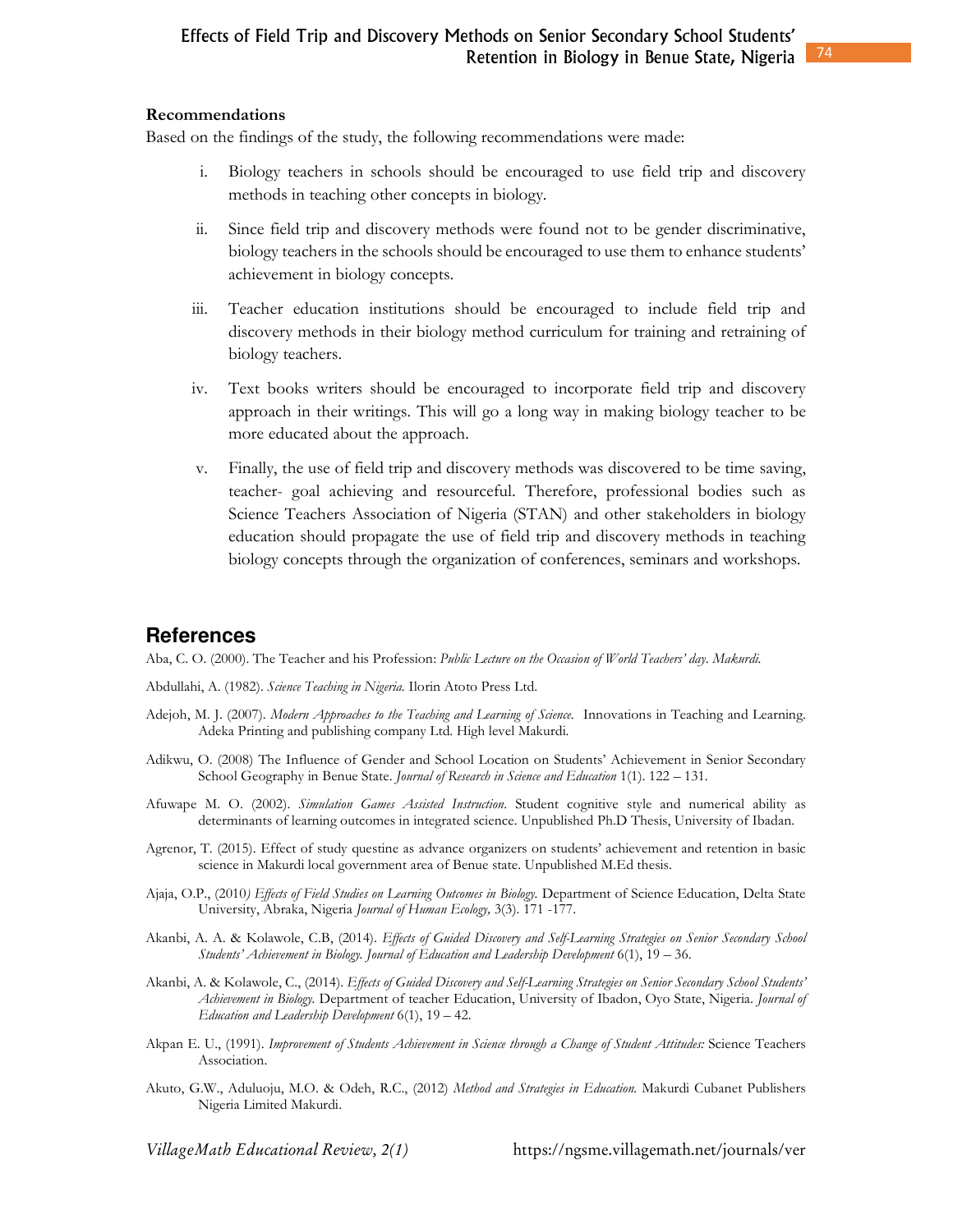- Amaku, O.L., (2012). Effect of guided and unguided inquiry teaching methods on secondary schools' achievement ad interest in Biology in Enugu state published M.Ed. thesis.
- Amosa, A. A., (2013). Effect of community resources on junior secondary schools' performance in Basic Technology in Ilorin, Kwara state Nigeria. Nigeria journal of education in developing areas (TEDA), 21(1) 2014 – 221.
- Asikia, H. (2010). Students and Teachers Perception of the Causes of Poor Academic Performance in Ogun State Secondary Schools. European. *Journal of Social Science* 1:21-28.
- Audu, J.A., (2015). Effect of discovery teaching method on senior secondary school students' interest and achievement in chemistry in Otukpo local government area of Benue state unpublished M.Ed thesis.
- Awolola, S.A., (2011). Effects of brain based learning on students achievement in senior secondary mathematics. Cypriot journal of education science.
- Benue State Ministry of Education (2013). Enrollment statistics for 2012 session Makurdi.
- Brunner, J. S., (1966). *The Art of Discovery,* Harvard Educational Review, 3, 2 1-34.
- Danyuma, I.M., (2005). An investigation of pre-service teachers problem-solving behavior in solving selected numerical problems in chemistry up published PhD thesis science education. Abubakar Tarfawa Balewa university, Bauchi.
- Egbe-okpenge, E.G. (2017). Counselling and the selection of science courses by Girls' in senior secondary school in Benue state. *International Journal of Innovative Social and Science Education Research.* Vol. 5(3) 11 -19.
- Emaikwu, S.O., (2010). *Fundamental of Research Methods and Statistics.* Selfers Academic press limited.
- Enohuean, V.O. (2015). Effects of Instructional Materials on Achievement and Retention of Biology Concepts among Secondary School Students in Delta State, Nigeria. Published theses submitted to Department of Science Education Ahmadu Bello University, Zaria Kaduna-Nigeria. Retrieved on 31 July 2019 fromhttp://kubanni.abu.edu.ng/jspui/bitstream/123456789/7468/1/
- Eriba,O. J., (2007). *"Trends in the Aims, Goals, Objectives and Methods in Science teaching and Learning since the Last Three Decades".* In Adejo M, J. and Iji, C. O. *Innovations in Teaching and Learning.*
- Ezechi, N.G. (2018). Influence of field trip in teaching and learning of biology. *International Journal of Engineering & Scientific Research,* 6 (10).
- Federal Republic of Nigeria, (2004). *The National Policy on Education,* Lagos: NERDC Press.
- Harmsy J. (2001), Use of Jgsaw Puzzle to Teaching of Chemistry www.harryfec.u k.co.
- Ibraheem, (2004). An Investigation into the Usefulness of Research Results among Secondary Schools STAN *45th Annual Conference Proceedings (15-18) Ibadan: Heinemarin Educational books.* (Nigeria) Plc.
- Idodo, U. (2009). *College Biology Third Edition*. Desired, Printed and Published in Nigeria, Idodo Umeh Publishers Limited. No 52, Ewah Road, P.O. Box 3341, Benin City, Edo State.
- Ilgaz, G. (2014). The effect of field trip oriented instruction on ninth grade students' achieving and academic motivation. *Doctoral thesis middle St Technical University.*
- Indoho, O. I. (2007). Effect of constructive base instrumental model on senior secondary school students' achievement in Biology.
- Imoko, B.I & Anyagh, I.P. (2008). Effect of formula strategy on students' retention in algebra. *African Journal of Arts, Science and Education,* 3. 19 – 24.
- Jumoke, B.B & Oludipe, D.I. (2012). Effectiveness of co-operative learning strategy on junior secondary school students' academic achievement in basic science. *British Journal of Society and Behavioural Science,* 307 -325.
- Mirasi, W., Osodo, J. and Kibirige, I. (2013). Comparing Guided Discovery and Exposition-with-Interaction Methods in Teaching Biology in Secondary Schools. *Mediterranean Journal of Social Sciences*, Vol. 4 No 14. Retrieved on 30 July 2019 from https://pdfs.semanticscholar.org/82ae/805422d131cd262e29f598594cc6cc37ec9e.pdf.
- Mohammed, E.F. (2009). The effectiveness of TPRS in vocabulary acquisition and retention of EFL prep. Stage students and their attitude towards English language. *Unpublished M.A. thesis. Mansoura University, Egypt.*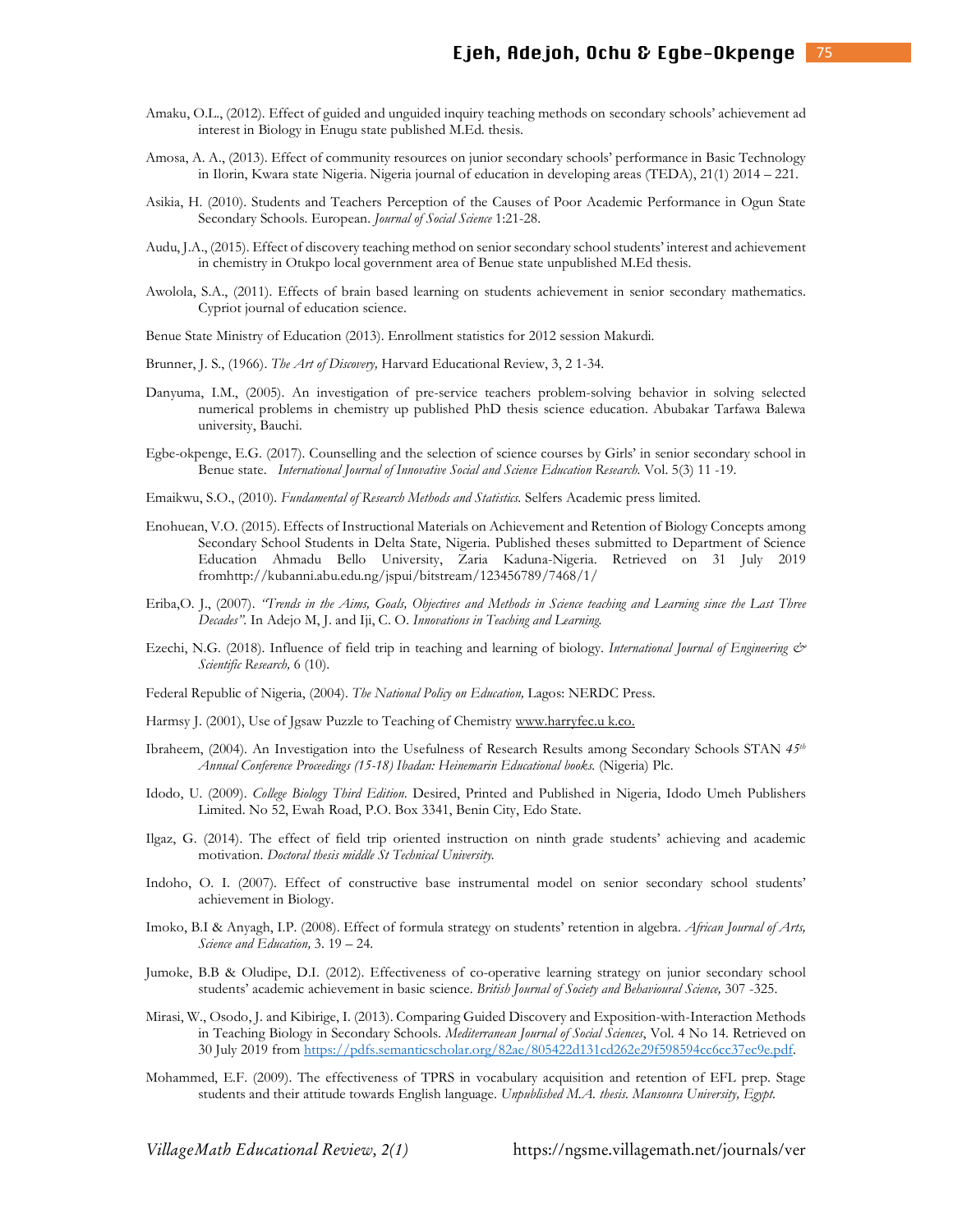National population commission (2009). 2006 population censes gazette at 2009 Abuja federal government press.

- Nurshamshida, M.D & Nabilab, A. Nurlatitab, (2012). Strategies of teaching science using an inquiry based science education (IBSE) by novice chemistry teachers. 6<sup>th</sup> international conference on university teaching and learning (Inalt) university of technology mara-malaysia.
- Nwosu, A.A. (1991) Levels of Acquisition of Science Process Skills among SS1 Biology students in Anamber State Unpublished PhD Thesis, University of Nigeria, Nsukka.
- Odoh, C.O. (2012). Effects of co-operative instructional strategy on students' achievement and retention in senior secondary Chemistry. Journal of the National Association for Science. *Humanities and Education Research,* 10(1),  $38 - 44.$
- Oghenevwede, O. E. (2010). Effects of discovery and inquiry approaches in teaching and learning of biology on secondary schools students' performance in Delta State, Nigeria. *Journal of Research in Education and Society* Vol.1 No.1. retrieved on 26 July 2019 from https://www.icidr.org/jres\_vol1no1\_april2010/Effects%20of%20Discovery%20and%20Inquiry%20Appr oaches%20in%20Teaching%20and%20Learning%20of%20Biology%20on%20Secondary%20Schools%20 Students%20Performance%20in%20Delta%20State%20Nigeria.pdf
- Okam, C.C. (2002). A Survey of the Place of Instruction Material and Resource among Social Studies Teachers in Plateau State. The Quest for Effectiveness in Classroom Pedagy. In C.C. Okam (ed). Issues and Insight. Jos Deka Pub.
- Olatoye, R.A. & Adekoya, Y.M. (2010). Effect of project-based, demonstration and lecture teaching strategies on students' achievement in an aspect of Agriculture Science: *African Journal Education studies in mathematics and science.* (7), 1-16.
- Oludipe, B. & Oludipe, I. B. (2010). Effects of constructive based teaching strategy on academic performance of students in integrated science at the junior secondary school level. Educational reviews 5(7), 347 – 353.
- Orion, N. & Hostein, A. (1994). Factors that Influence Learning During a Scientific Field Trip in a Natural Environment. *Journal of Research in Science Teaching,* 31(10). 1097 – 1119.
- Ozioko, C.A. (2016). Effect of guided discovery method on academic achievement and interest of senior secondary school students in food and nutrition in Nsukka education zone of Enugu state.
- Pavol, P. Gaye, T. & Radosavk (2007), Short-Term Effects of Field programme on Students Knowledge and Attitude Toward Biology: A Slovak Experience. *Journal of Science and Technology* 16 No. 3, (June 2007) 1- 5.
- Pella M. O. (1975). Fieldtrips in Science an Unpublished Manuscript. Madison: University of Micosin.
- Piaget, J. (1957). *The Construction of Reality in the Child.* New York: Basic Books.
- Proceedings of 50<sup>th</sup> anniversary conference of science teachers association of Nigeria. 2,98-108.
- Salau, M.O. (2012). The effect of class size on achievement of different ability groups in mathematics. Journal of science teachers association of Nigeria; 31(1), 27 – 33. Salem Media Nig Ltd.
- Samba, R. Achor, E. E. & Ogbeba, J. A. (2010). Teachers Awareness and Utilization of Innovative Teaching Strategy in Secondary School Science in Benue State Nigeria: *Educational Research* 1(2). 3-38.
- Sandal, S.B. & Umaru, M. (2015). Effects of problem solving instructional strategy on creativity and academic achievement in genetics among NCE students science teachers association of Nigeria. 56th annual conference 2015. 17(173 - 184).
- Summerlin, C. R. (1991). Strategies for Training Chemistry Teachers. 11th *International Conference of Chemical Education Book of Abstract.*
- Ugwu, C.A. & Nzewi, U. M. (2015). Effects of two Instructional Delivery Approaches on Senior Secondary Schools Students Achievement in Biology. *Journal of the Science Teachers Association of Nigeria*. 56 (1) (2). 95 – 99.
- Umeh, M.O. (2008). Reducing teachers' instructional difficulties on some content areas in senior secondary Biology curriculum for *proceedings of 43rd annual conference of STAN,* 219 -233.
- Umoru, S.E. & Adejoh, M.J. (2013). Effects of advance organizers on senior secondary students' achievement on Biology. *International Journal of Science and Mathematics* 1(1) 2-9.